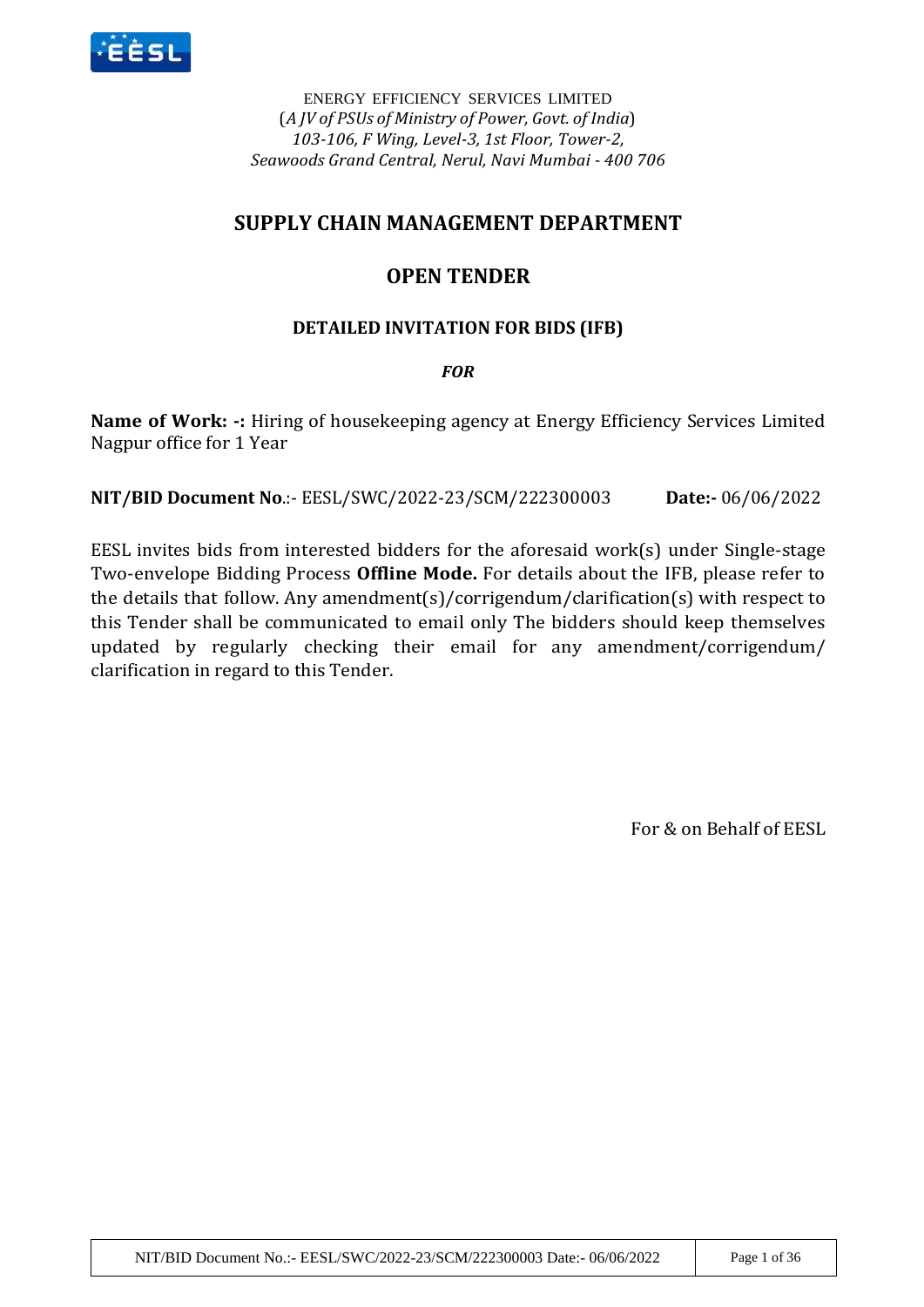

### **BID DETAILS**

| NIT/Bid Document No.                                                                                                                                                                 | NIT/BID Document No.:- EESL/SWC/2022-23/SCM/222300003 Date:-<br>06/06/2022                                                                                                             |  |
|--------------------------------------------------------------------------------------------------------------------------------------------------------------------------------------|----------------------------------------------------------------------------------------------------------------------------------------------------------------------------------------|--|
| <b>Bidding Document Cost</b>                                                                                                                                                         | Rs. 2,000/- (Rupees Two Thousand Only) (non-refundable)<br>In the form of Banker's Cheque/Demand Draft/Pay in Favour of 'Energy<br>Efficiency Services Ltd. Mumbai' Payable at Mumbai. |  |
| <b>Earnest Money Deposit</b><br>(EMD)/<br><b>Bid Security</b>                                                                                                                        | Rs. 4,000/- (Rupees Four Thousand Only). (refundable)<br>(EMD in the form of BG/DD should be valid up to 135 days from the date<br>of techno-commercial bid opening).                  |  |
| Document Sale Date &<br>Timing, i.e., Last date &<br>time                                                                                                                            | From 06/06/2022 to 27/06/2022(up to 1100 IST)                                                                                                                                          |  |
| <b>Bid Submission Period</b>                                                                                                                                                         | From 06/06/2022 to 27/06/2022 (up to 1100 IST)                                                                                                                                         |  |
| Vendor Meeting                                                                                                                                                                       | There is no pre-bid meeting for this Tender.                                                                                                                                           |  |
|                                                                                                                                                                                      | 27/06/2022 at 1130 hrs. IST, offline, at following address                                                                                                                             |  |
| & Time                                                                                                                                                                               | Technical Bid Opening Date Energy Efficiency Services Limited<br>103-106, 1st Floor, F-Wing, Tower-2,<br>Seawoods Grand Central, Nerul Navi Mumbai - 400706                            |  |
| Price Bid Opening Date &<br>Time                                                                                                                                                     | To be intimated Later                                                                                                                                                                  |  |
| <b>Bid Validity Duration</b>                                                                                                                                                         | 180 days from the date of opening of techno-commercial bid.                                                                                                                            |  |
| Contact Person(s) for<br>Technical Queries (copy of<br>the query to be marked to<br>Contracts Dept.as well)                                                                          | Mr. Amit Chopade (Asst. Manager - Tech).<br>Energy Efficiency Services Ltd.<br>E-mail - aschopade@eesl.co.in<br>Phone - 91-8408857064                                                  |  |
| Ms. Snehal Nitnaware (Dy Manager - SCM)<br>Contact Person(s) for<br>Energy Efficiency Services Ltd.<br>E-mail: snehal@eesl.co.in,<br>Tender-related Queries<br>Phone - 91-8860680951 |                                                                                                                                                                                        |  |
| RfP to be addressed to                                                                                                                                                               | Regional Cluster Head,<br><b>Energy Efficiency Services Limited</b><br>103-106, 1st Floor, F-Wing, Tower-2,<br>Seawoods Grand Central, Nerul Navi Mumbai - 400706                      |  |

All the bids must be accompanied by Bid Security/ EMD, as mentioned above. **Bids not accompanying the Bidding Document Cost and Bid Security/EMD, or those accompanied by these instruments of inadequate value, shall not be entertained and in such cases, the bids shall not be opened** 

*The entire Bid Documents shall be submitted in a single (Big) envelope should be consisting of following 2 envelopes*

| <b>Envelope 1-</b> |                                                   |
|--------------------|---------------------------------------------------|
|                    | <b>Packet-I (Pre-Qualifying Document)</b>         |
|                    | <b>Packet-II (Techno-Commercial Bid proposal)</b> |
| Envelope 2 –       |                                                   |
|                    | Price Bid (Part C)                                |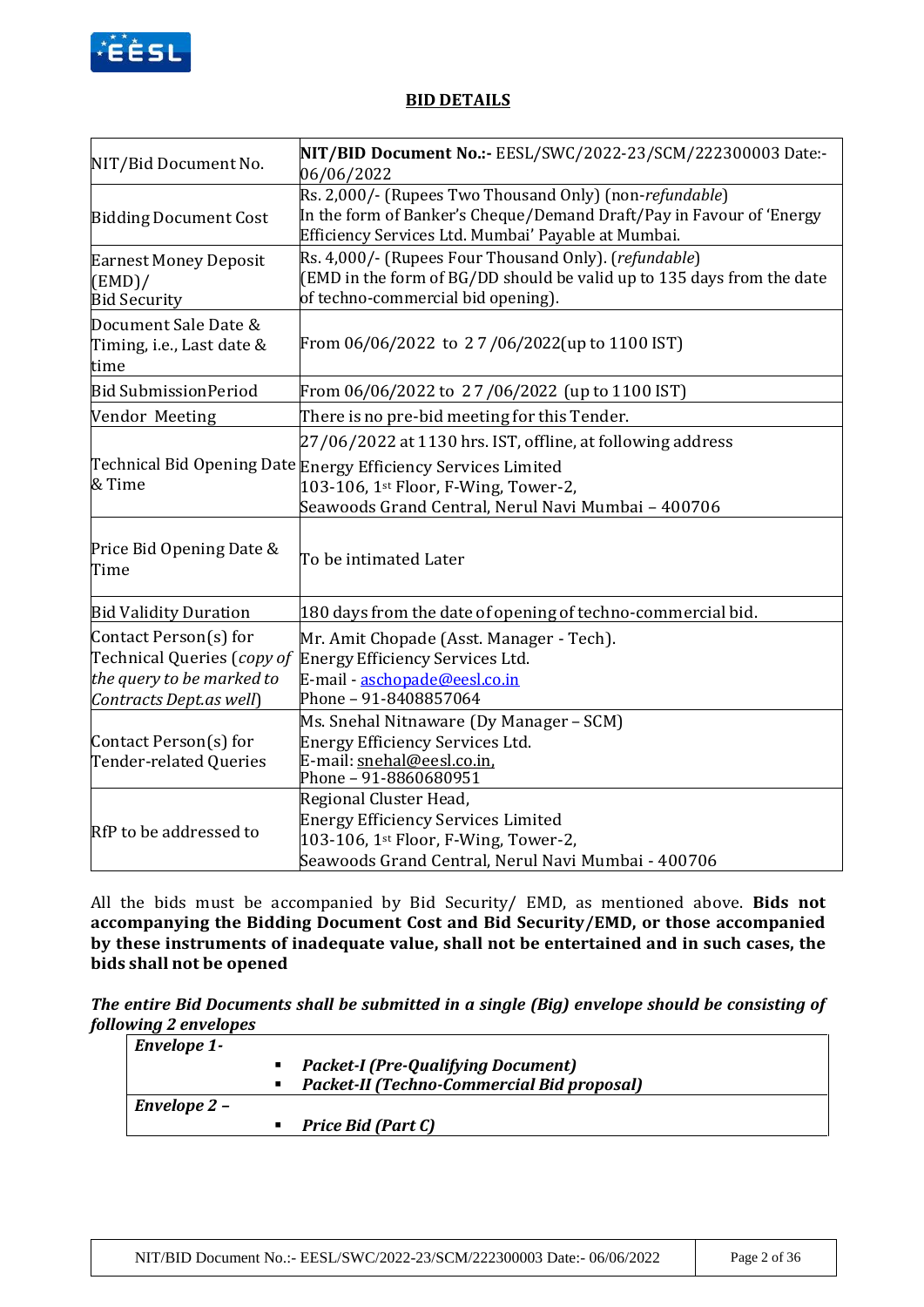

The Entire Bid Documents must reach the following address in a sealed single/Big envelope superscribed "**NIT/Bid Document No: EESL/SWC/2022-23/SCM/222300003 Date:- 06/06/2022"** before the submission date & time mentioned above.

Regional Cluster Head, Energy Efficiency Services Limited 103-106, 1st Floor, F-Wing, Tower-2, Seawoods Grand Central, Nerul Navi Mumbai - 400706

It must be ensured by the bidder that the original instruments towards EMD and Bid Document Cost are received by EESL before opening time of the price bids for verification of the details given by bidder. Failure to comply with this would render the bid liable for rejection and the bid will not be opened. EESL will not be responsible for any delay, loss or non-receipt of EMD sent by post/courier.

Any relaxation/exemption sought by bidders shall only be considered in accordance with relevant clauses Annexure-A submission/payment of EMD and Bid Document cost and shall be subject to fulfilment of conditions defined in the said clauses. Since all the conditions explained in the said clauses for seeking exemption from submission of Bidding Document Cost and EMD are selfexplanatory, bidders should ascertain about their fulfilment of all conditions and submit their bid accordingly. If at any stage, it is found that false information is furnished or non-compliance of any of the conditions defined at the said clauses, the bid/offer shall be considered as non-responsive and would not be considered for further evaluation. Bidder seeking exemption from submission of the EMD has to mandatorily submit/upload the scanned copy of their valid original registration certificate(s) as asked for in the relevant, clause along with other relevant documents as part of their online bid.

EESL reserves the right to cancel / withdraw the IFB without assigning any reason whatsoever and in such a case, no bidder / intending bidder shall have any claim arising out of such action.

\*\*\*\*\*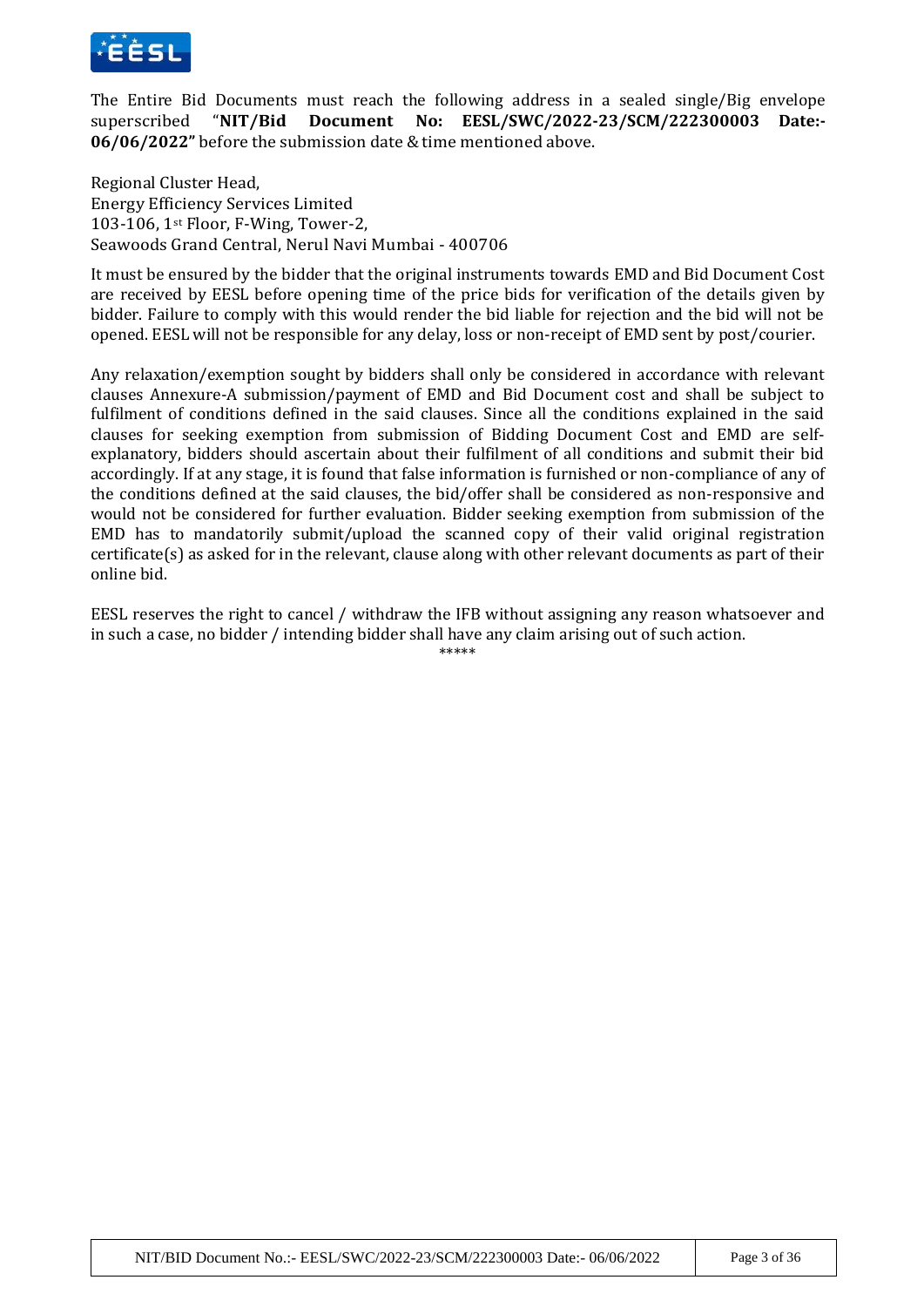

## **Scope of Work/Supplies, Terms & Conditions, Technical Specifications & Special Conditions of Contract**

*NOTE: THE TERMS & CONDITIONS STIPULATED IN SECTION-4 WILL SUPERSEDE ANY CONTRADICTORY/SIMILAR/OVERLAPPING TERMS & CONDITIONS IN ANY OTHER SECTION/PART OF THE TENDER*

### **PART-A: General Information**

**Name of the Work**: Hiring of housekeeping agency at Energy Efficiency Services Limited Nagpur office for 1 Year

**NIT/BID Document No**.:- EESL/SWC/2022-23/SCM/222300003 **Date:-** 06/06/2022

### **BIDS ARE TO BE SUBMITTED AS FOLLOWS: -**

**Envelope – 1, should contain Packet-I (Pre-Qualifying Documents) and Packet-II (Techno-Commercial Bid proposal) and Envelope-2 should contain Price Bid as per Part-C . Manual/Hard Copy of documents need to be submitted for these envelopes as described below.** 

#### **Packet-I of Envelope - 1 (Pre-Qualifying documents) should contain following:**

- 1. Bid document fee in the form of Banker's Cheque/ Demand Draft drawn in favor of "Energy Efficiency Services Limited Mumbai" payable at Mumbai. *(To be submitted in hard copy/ manually in the tender-box on and before Technical Bid Opening Date & Time)*
- 2. Bid Security fees/Earnest Money Deposit in form of Banker's Cheque/Demand Draft/Pay order in favour of "Energy Efficiency Services Limited Mumbai" or in the form of Bank Guarantee as prescribed format [attachment 2]. *(To be submitted in hard copy/ manually in the tender-box on and before Technical Bid Opening Date & Time)*
- 3. MSE bidders are exempted from submission of Bid document fees and Bid Security fees/Earnest Money Deposit as indicated in Annexure-A. If bidder is claiming MSE certificate for the Tendered item in the certificate. Such certificate claiming exemptions shall be uploaded in **Packet-I of Envelope – 1** and the same will be considered for evaluation. **Note:** 
	- a. For MSME bidders, following NIC code(s) defining the bidder to be registered as MSE for the item tendered shall be acceptable in the Udyog Aadhar Memorandum (UAM) submitted by the bidders to claim exemptions applicable to MSEs.

| <b>Description of Material</b>                                       | <b>NIC 4 Digit Code</b> |
|----------------------------------------------------------------------|-------------------------|
| <b>General Cleaning of Buildings</b>                                 | 81210                   |
| Other building and industrial cleaning activities                    | 81299                   |
| Other business support service activities n. e. c                    | 82990                   |
| General household maintenance activities like grooming of the floor, | 96098                   |
| dusting, cleaning of utensils etc.                                   |                         |

Bidders submitting UAM Certificates not containing above mentioned NIC code shall not be eligible for exemptions applicable to MSEs.

b. In case bidder has submitted MSME certificate (containing applicable NIC code as indicated in Tender Document) then MSME certificate will be considered for evaluation of **Packet-I of Envelope – 1** & benefit of MSME will be provided to bidder for exemption of Bid document fees and Bid Security fees/Earnest Money Deposit as per Annexure-A of the RfP.

In case bidder has submitted MSME certificate, then MSME certificate will be considered for evaluation of **Packet-I of Envelope – 1** & benefit of MSME will be provided to bidder for exemption of Bid document fees and Bid Security fees/Earnest Money Deposit as per Annexure-A of the RfP.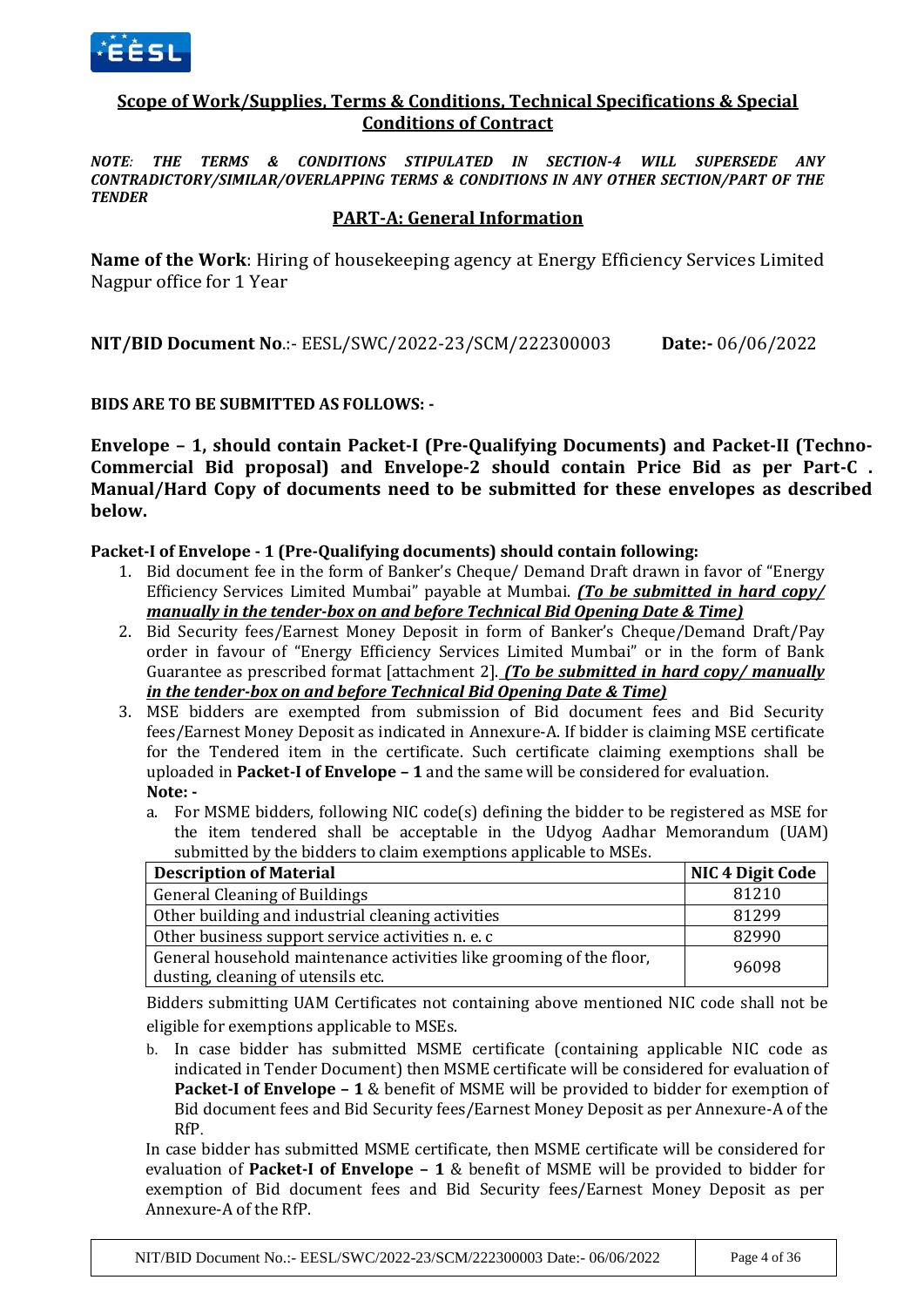

# **Packet-II of Envelope - 1, i.e., Techno-Commercial Proposal of the Bid Should Contain the following**:

# *(To be submitted in hard copy/ manually in the tender-box on and before Technical Bid Opening Date & Time)*

- i. Letter of the bidder submitting the bid in the form as stipulated in the bid document i.e., as per Bid Form as *Attachment-1* Duly filled and Signed by authorized signatory.
- ii. Notarized Power of attorney to sign the bid as *Attachment-3*. Bidders to use their own format.
- iii. Deviation statement as per *Attachment 4*

*NOTE: EESL reserves the right to consider or disregard deviations, and reject bids in case of non-compliance. Bids containing material deviations from or reservation to the terms and conditions and specifications mentioned in the Tender will be treated as non-responsive and will not be considered further.*

- iv. Form of acceptance of EESL fraud prevention policy and declaration as per *Attachment- 6* Duly filled and Signed by authorized signatory.
- v. NEFT/RTGS Bank details as per *Attachment-7*. Duly filled and Signed by authorized signatory.
- vi. Certificate regarding Declaration of local content **(as per format in** *attachment -8*).
- vii. Self-Declaration regarding "Restrictions on procurement from a Bidder of a country which shares a land border with India" **(as per format in** *attachment -9*).
- viii. Submission of Proforma of letter of undertaking, if applicable **(as per format in** *attachment - 10*).
- ix. Submission of certificate regarding acceptance of important conditions **(as per format in**  *attachment -11*).
- x. Submission of **Compliance Matrix/ CHECK – LIST FOR BIDDERS (as per format in**  *attachment -12*).
- i. Self-Declaration duly signed on Company Letter Head Pad with company's seal for not being under debar list/undergoing debarment period on account of breach of the code of integrity under rule 175(1)(i)(h) of general financial rules for giving false declaration of local content Bidder shall clearly mention tender reference no. and date of signing the self-declaration.
- ii. Self-Declaration for not been blacklisted by Central/State/UT Government or any Public sector entities duly signed and stamped at company's Letter Head
- iii. One complete set of RfP documents and subsequent amendments (if any), duly signed and stamped on each page.
- iv. Documents asked for submission in Qualifying requirement (clause 7) and any anywhere else in the Tender document.

# **Envelope-II should contain Price Bid (***to be filled-up offline***)**

Since the bids are to be submitted through offline mode, the prices are to be Price Bid Sheet Format is prescribed at *Part - C* in the Tender document and bidders are requested **to submit the price bid in hard copy at EESL along with the documents.** 

**i.** Price Bid Sheet is prescribed at *Part – C* in the Tender document

Initially, **Packet-I of Envelope – 1 & Packet-II of Envelope – 1** containing documents as stated above will be opened at the same time.

Subsequently Envelope-2, Price Bid shall be opened subject to acceptance of Techno-Commercial Bid under **Packet-I of Envelope – 1 & Packet-II of Envelope – 1.** Opening date will be intimated to all those bidders, who are found **technically & commercially responsive and qualified to EESL.** Price-Bid of the **non-responsive and dis-qualified** bidders will not be opened.

Note: -

1. *Unorganized/Un-labelled Bids are liable to be rejected. In case of E-tendering, Bidder to enclose an index of pages with proper nomenclature for each document enclosed and inserted page no. on the documents to be submitted online at E-tendering portal*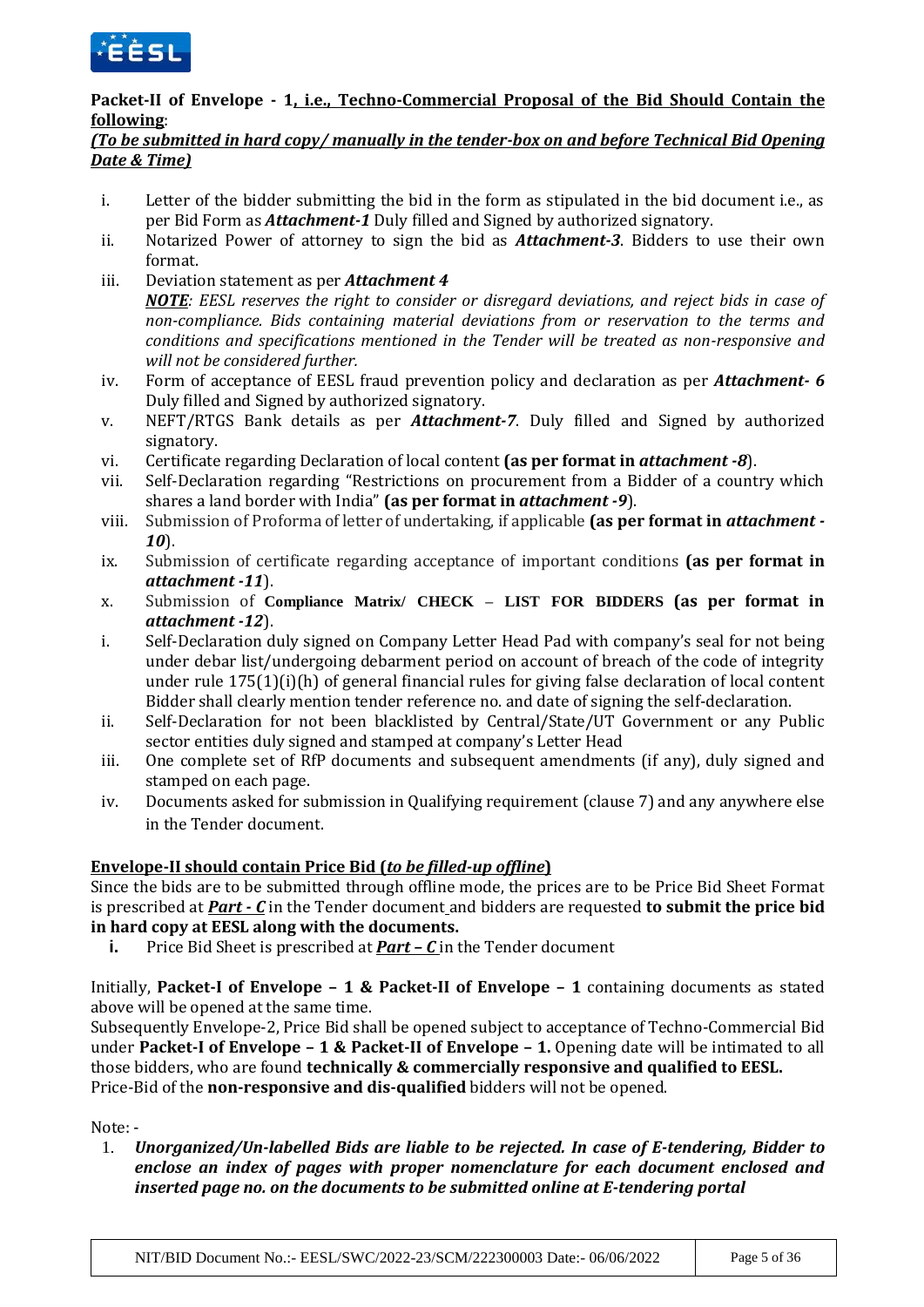

#### **DISCLAIMER**

- **1.** This Request for Proposal (RFP) is being issued to the respondents who fulfil the eligibility criteria prescribed elsewhere in this RFP document. This RFP is not an offer by the EESL, but an invitation to respond to this RFP document. No contractual obligation on behalf of the EESL, whatsoever, shall arise from the RFP process unless and until a definitive agreement is signed and executed by duly authorized officer of the EESL with the selected Respondent(s). It may be noted that issuance of RFP does not confer any right to be invited to participate further in the EESL's procurement process and the EESL shall have unfettered rights and discretion in its decision regarding further participation in the same. The respondents, by accepting this document, agree that any information contained herein may be superseded by any subsequent written information on the same subject made available to the recipient or any of their authorized officer(s) including those are provided by the EESL in its web-site. It is also understood and agreed by the Respondent/s that decision of the EESL regarding selection of the supplier(s) shall be final and binding on all concerned. No communication in this regard, verbal or written, will be entertained.
- **2.** The EESL reserves the right to amend, modify, vary, add, delete, accept or cancel, in part or full, any condition or specification of the proposals / orders / responses, without assigning any reason there for at any stage during the process. Each Respondent shall be entirely responsible for its own costs and expenses that are incurred while participating in the RFP, presentations and contract negotiation processes. The EESL reserves the right to cancel the entire process at any stage at its sole discretion without assigning any reason there for.
- **3.** Further, the EESL may, at its sole discretion, procure supplies of product specified in tender from one or more than one respondents. The procedure in this regard has been detailed elsewhere in RFP document. The decision taken by the EESL in this regard will be final and binding upon all respondents.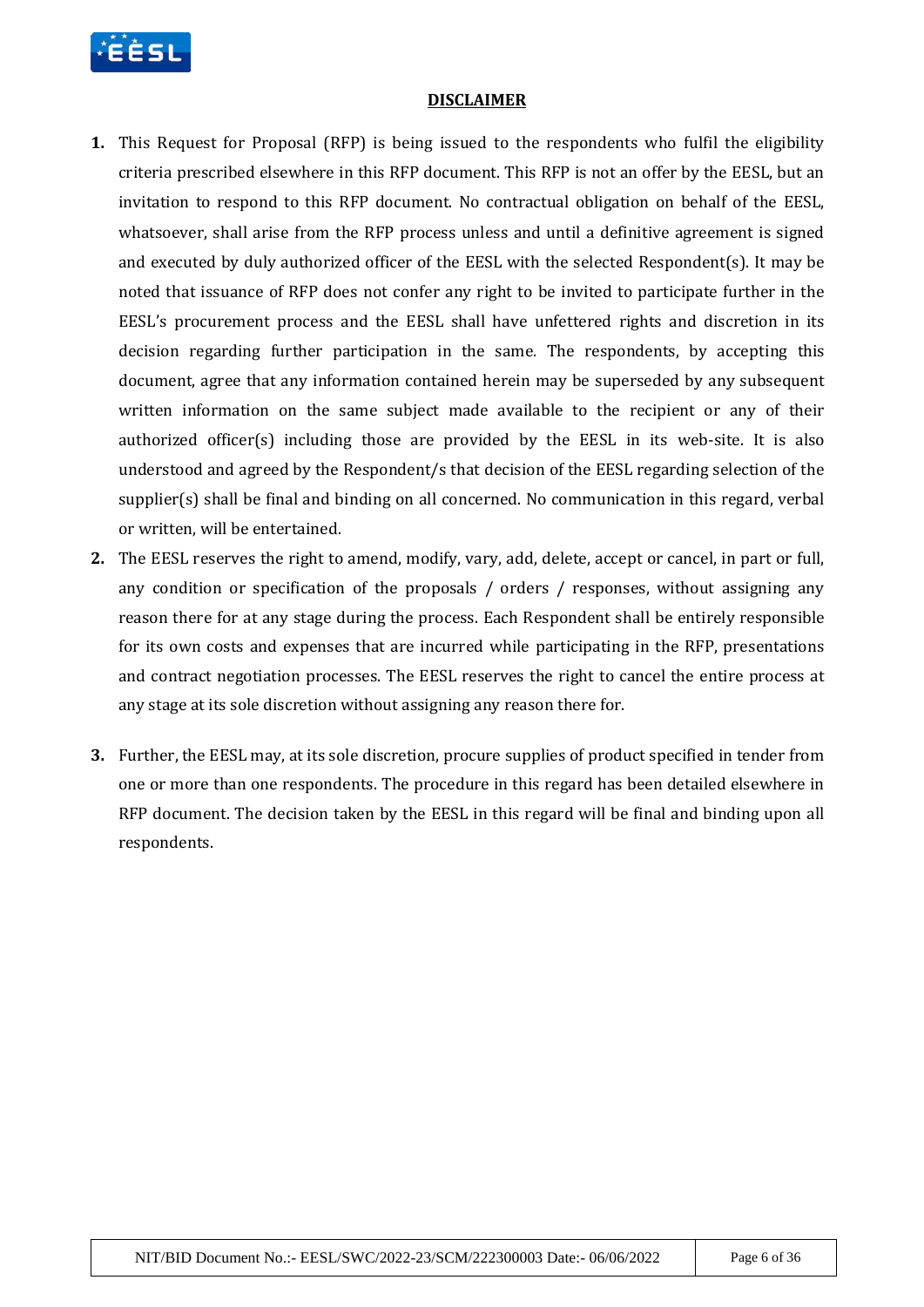

# **PART-B: Scope of Work/Supplies and Qualifying Requirements**

## **INTRODUCTION**

Energy Efficiency Services Limited (EESL) is a Joint Venture of NTPC Limited, Power Grid Corporation of India Limited (PGCIL), Power Finance Corporation Limited (PFC) and Rural Electrification Corporation Limited (REC), established in order to facilitate implementation of energy efficiency projects. EESL will work as ESCO, as Consultancy Organization for CDM, Energy Efficiency, etc.; as a Resource Centre for capacity building of SDAs, Utilities, financial institutions, etc. EESL will also lead the market-related actions of the NMEEE. It is first such company exclusively for implementation of energy efficiency in South Asia and amongst a very few such instances in the world

## **Objectives**

- To facilitate preparation of energy efficiency projects for Demand Side Measures including municipal functions, agriculture, public building, lighting etc.
- To implement schemes, program and policies of central and state governments or its agencies.
- Partner with private ESCO's and other companies to promote energy efficiency.
- To provide consultancy services in the field of energy efficiency, CDM projects, and other related areas.

To identify and impart training to build the capacity of stakeholders

## **1. SCOPE OF WORK:**

- 1.1. Cleaning of corridors (mopping, drying, wetting, etc), office premises including office cabins, other common areas occupied by EESL
- 1.2. Dusting of all electronic equipment's, furniture's, doors (glass/wooden), etc in the EESL premises
- 1.3. Removal of wastes from dustbins to desired location
- 1.4. Daily maintenance of Plants inside EESL premises
- 1.5. Deep Sanitisation and disinfections of all rooms in EESL office premises on daily basis
- 1.6. Any other housekeeping related activity as desired by EESL
- 1.7. Agency to provide minimum 1 nos person for housekeeping activity
- 1.8. Office Working Hours: 9:00AM to 6:30PM
- 1.9. Working Days : 26 Days (Saturday-Sunday off)
- 1.10. Cleaning of pantry/canteen premises
- 1.11. Preparation of Tea/Coffee/etc as asked by EESL officials and serving the same at their cabins/workstation
- 1.12. Serving the officials as and when required
- 1.13. Opening and shutting EESL office
- 1.14. Prevents entrance of unauthorized or undesirable persons.
- 1.15. Making records of daily visitors
- 1.16. Any other work as assigned by EESL officers
- 1.17. The persons deployed by the agency should not have any adverse police record/criminal case against them.
- 1.18. The agency should make adequate enquiries and certify about the character and antecedents of the persons whom they deploy.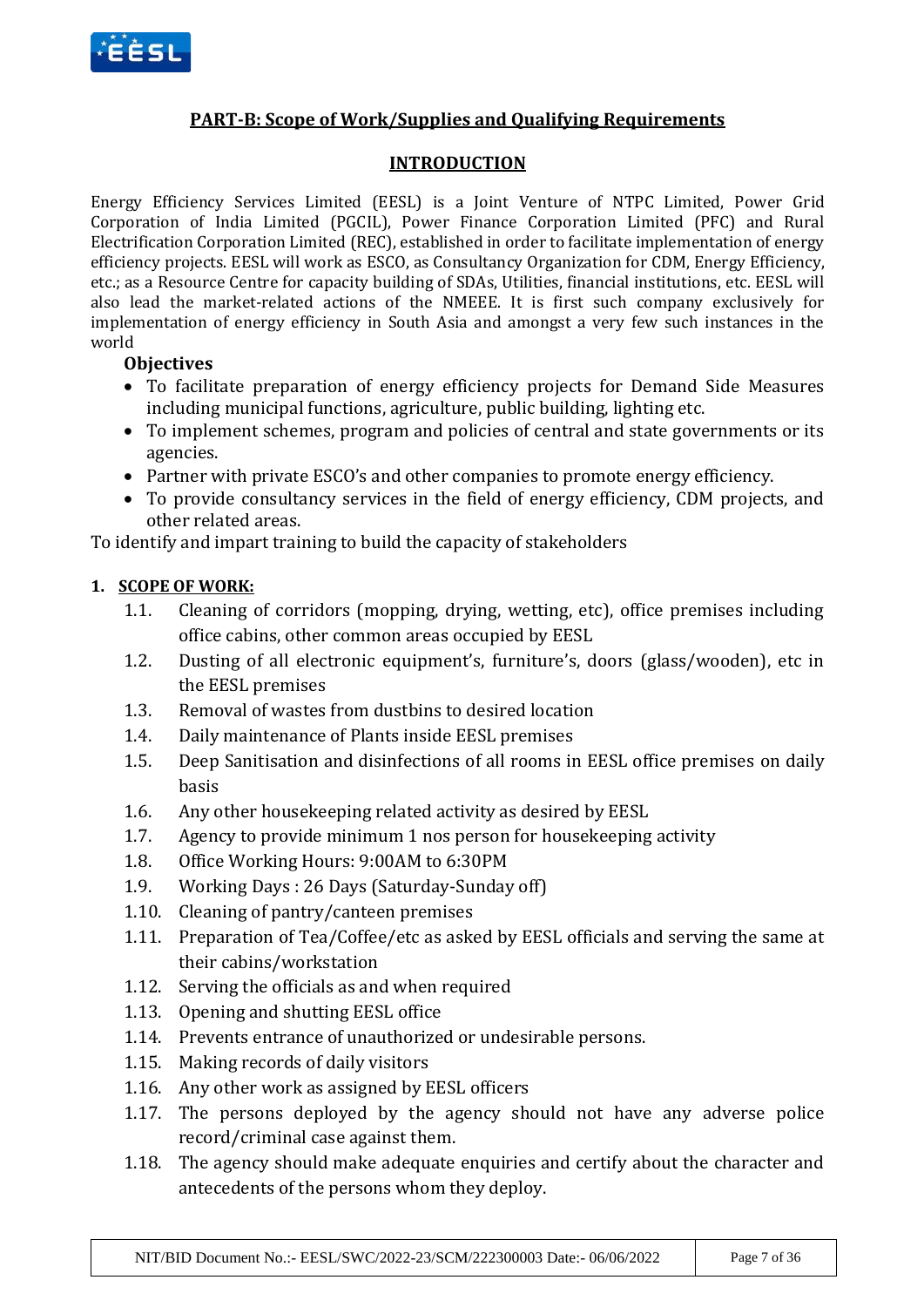

- 1.19. A copy of the police verification report should be deposited in the EESL office within 45 days of issue of letter of award of work
- 1.20. Any other housekeeping related activity as desired by EESL

# **2. GENERAL TERMS & CONDITIONS:**

- 2.1. All services shall be performed by persons qualified and skilled in performing such services
- 2.2. The persons deployed by the agency should not have any adverse Police records/ criminal cases against them. The agency should make adequate enquiries about the character and antecedents of the persons whom they are recommending. The character and antecedents of each personnel of the service provider will be got verified by the service provider before their deployment after investigation by the local police, collecting proofs of identity like driving license, bank account details, previous work experience, proof of residence and recent photograph and a certification to this effect submitted to the EESL.
- 2.3. The service provider will also ensure that the personnel deployed are medically fit and will keep record a certificate of their medical fitness
- 2.4. The service provider will withdraw such employee who are not found suitable by EESL for any reasons immediately on receipt of such a request from the EESL
- 2.5. The service provider shall engage necessary persons as required by this EESL from time to time. The said persons engaged by service provided shall be the employees of the service provider and it shall be the duty of the service provider to pay their salary every moth through cash/account payee cheque and provide a proof of doing so to the EESL. The company/firm/agency will provide proof of receipt of wages by the workers before the end of each month. There is no master & service relationship between the employees of the service provider and EESL and further that the said persons of the service provider shall not claim any absorption in EESL on any ground whatsoever.
- 2.6. The service providers personnel shall not divulge of disclose to any person, any details of the office, operational process, technical know-how, security arrangements, administrative/organizational matters as all these matters are of confidential/secrete nature
- 2.7. The service provider's personnel should be polite, cordial, positive and efficient, while handling the assigned work and their actions shall promote good will and enhance the image of EESL. The service provide shall be responsible for any act of indiscipline on the part of persons deployed by the agency
- 2.8. That the persons deputed shall not be below age of 21 years and above 35 years
- 2.9. EESL office may require the service provider to remove from the office, any person or persons, employees by the service provider who may be incompetent or for his/her misconduct or due to any other reason whatsoever, the service provider shall forthwith comply with such direction and shall replace such person immediately
- 2.10. The service provider has to provide photo identity cards to the persons deployed by them for carrying out the work. These cards are to be constantly displayed by their persons & their loss reports immediately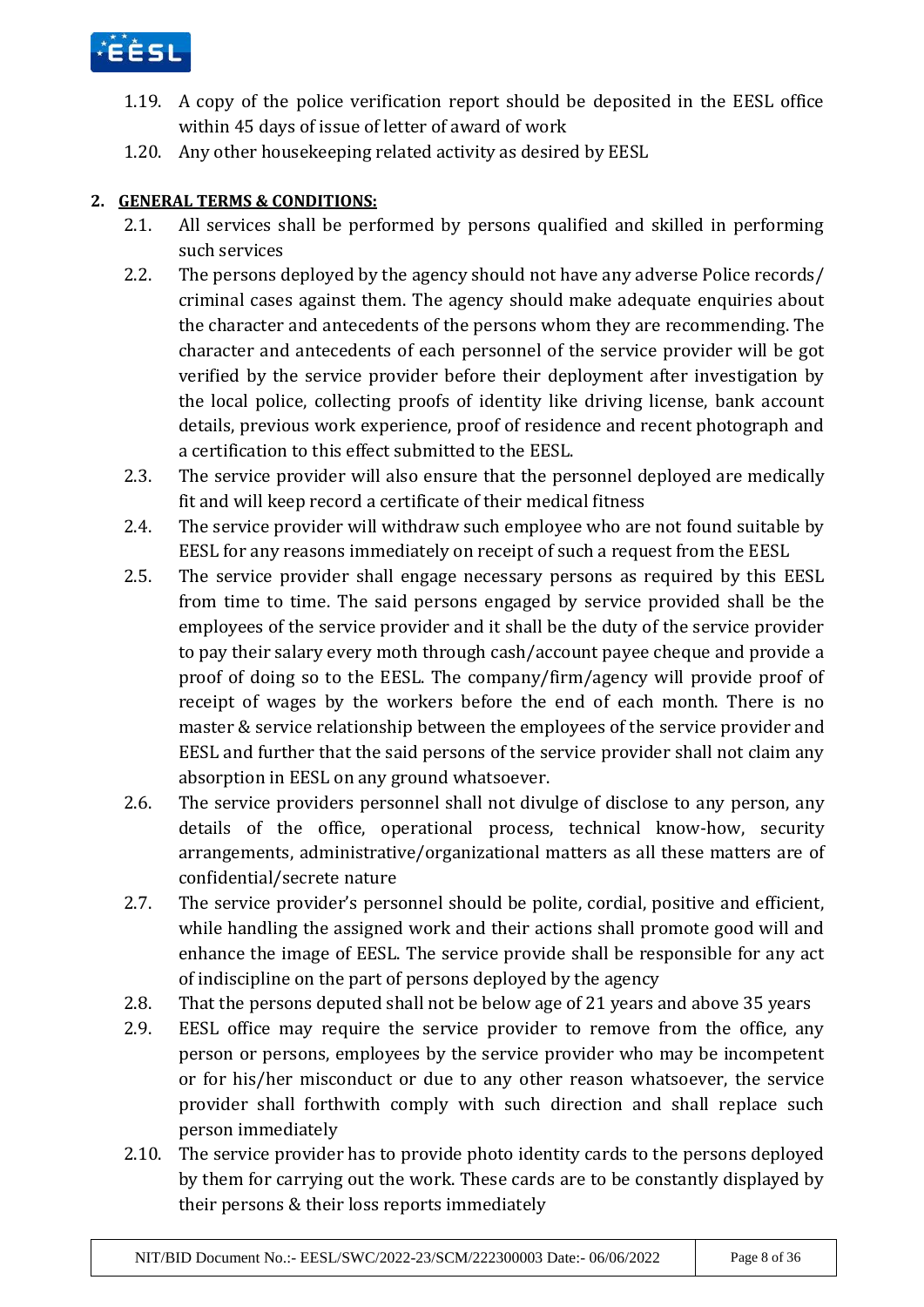

- 2.11. The service provider shall ensure proper conduct of their persons in office premises and enforce prohibition of consumption of alcoholic drinks, paan, smoking, loitering without work etc.
- 2.12. The transportation, food, medical and other statutory requirements in respect of each personnel of the service provider shall be responsibility of the service provider.
- 2.13. Service provider shall ensure to have dress code for the persons engaged by them
- 2.14. The working hours would normally be 9 hours per day from 9:00 AM to 6:30 PM during working days including ½ hour lunch break in between. However in exigencies of work, they may be required to sit late and the personnel may be called on Saturday, Sundays and other gazetted holidays, if required.
- 2.15. That the agency will be wholly and exclusively responsible for payment of wages to the persons engaged by it in compliance of all the statutory obligations under all related legislations as applicable to it from time to time including minimum wages act, Employees Provident Fund Act, ESI act, etc and EESL shall not incur any liability of the service provider for any expenditure whatsoever on the persons employed by the agency on account of any such statutory obligation. The agency will have to provide particulars of EPF, ESI of its employees engaged in EESL on monthly basis along with bill submitted by them
- 2.16. No wage/remuneration will be paid to any person for the days of absence from duty.
- 2.17. The service provider will have to provide the required number of additional persons for a shorter period also, in case of any exigencies as per the requirement of EESL.
- 2.18. The service provider shall provide a substitute well in advance if there is any probability of the person leaving the job due to his/her own personal reasons. The payment in respect of the overlapping period of the substitute shall be the responsibility of the service provider.
- 2.19. The service provider shall be contactable at all times and message sent by phone/e-mail/Fax/Special messenger form EESL to the service provider shall be acknowledged immediately on receipt on the same day. The Service Provider shall strictly observe the instructions issued by the EESL in fulfilment of the contract from time to time.
- 2.20. This EESL shall not be liable for any loss, damage, theft, burglary or robbery of any personal belongings, equipment or vehicles of the personnel of the service provider.
- 2.21. That the agency on its part and through its own resources shall ensure that the goods, materials and equipment etc. are not damaged in the process of carrying out the services undertaken by it and shall be responsible for acts of commission and omission on the part of its staff and its employees etc. It the EESL suffers any loss or damage on account of negligence, default or theft on the part of the employees/agents of the agency, then the agency shall be liable to reimburse to the EESL for the same. The agency shall keep the EESL fully indemnified against any such loss or damage.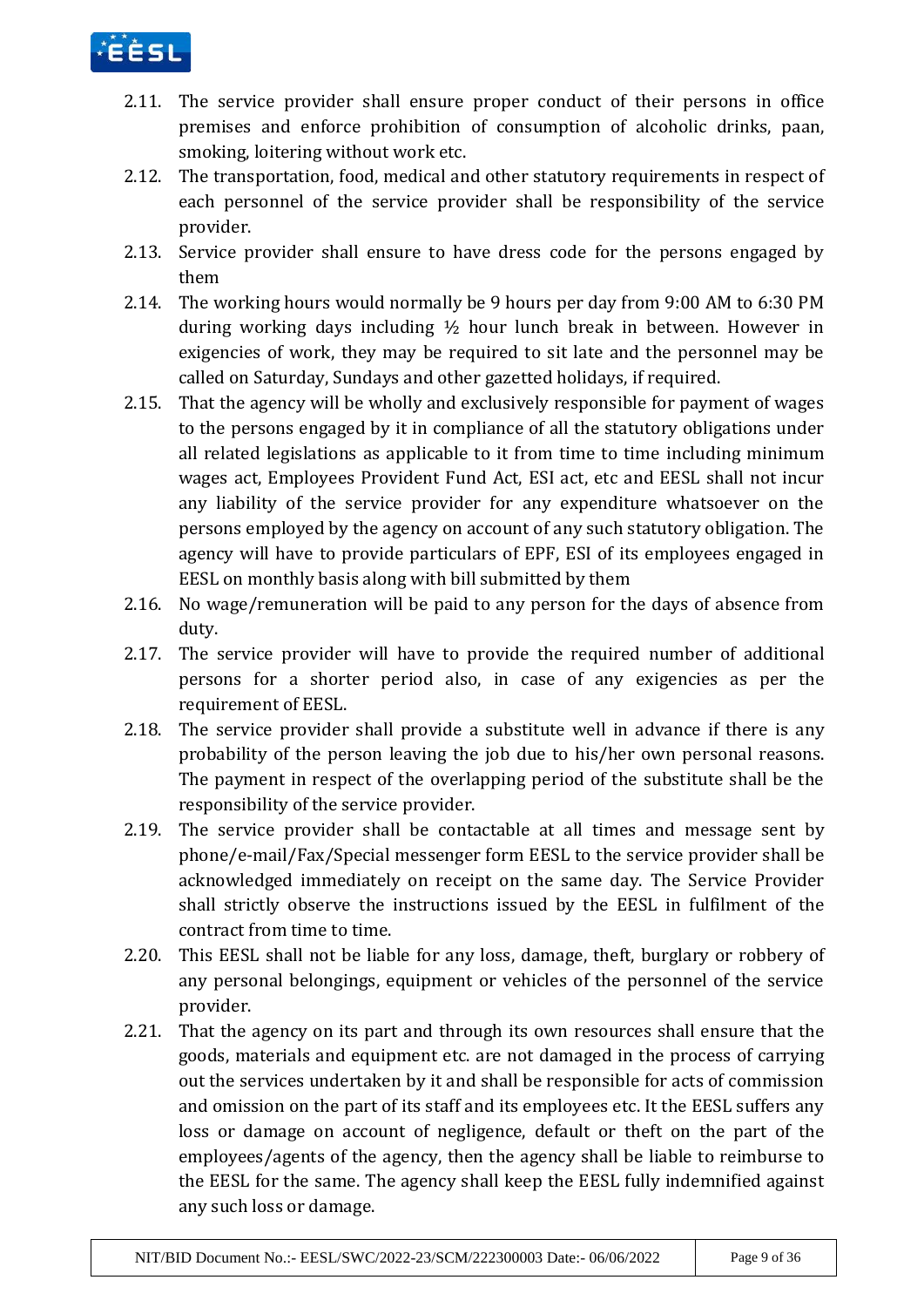

- 2.22. The EESL will maintain an attendance register in respect of the staff deployed by the agency on the basis of which wages/remuneration will be decided in respect of the staff at the approved rates.
- 2.23. The Successful bidder will enter into an agreement with this EESL for supply of suitable and qualified Manpower as per requirement of this EESL on these terms and conditions. The agreement will be valid from a period of 1 years from the date of contract and shall continue to be in force in the same manner, unless terminated in writing. The charges quoted by the agency shall be fixed for a period of One year and no request for any change/modification shall be entertained before expiry of the period. The contract/agreement is further extendable subject to satisfactory performance of the agency with such amendments as mutually agreed upon.
- 2.24. The service provider shall not assign, pledge or sub contract the performance of services without the prior written consent of this EESL.
- 2.25. The agency shall disburse the salary of the workers before 7th of the succeeding months.
- 2.26. However the agreement can be terminated by either party by giving one month's notice in advance. If the agency fails to give one month's notice in writing for termination of the Agreement then one month's wages etc. and any amount due to the agency form the EESL shall be forfeited by the EESL.
- 2.27. That on the expiry of the agreement as mentioned above, the agency will withdraw all its personnel and clear their accounts by paying them all their legal dues. In case of any dispute on account of the termination of employment or no employment by the personnel of the agency. It shall be the entire responsibility of the agency to pay and settle the same.
- 2.28. In the event. Of any dispute arising in respect of the clauses of the agreement, Courts at Delhi will have the jurisdiction to adjudicate upon the matter, if any.
- 2.29. The Agency shall be responsible for faithful compliance of the terms and conditions of this agreement. Failure of it will attract forfeiture of the performance security deposit as well as the termination of their contract and getting the work done through some outside agency at their cost and risk, during the remaining period of contract.

# **3. CONTRACT DURATION:**

Contract is valid for 1 (one) year from the date of issue of LOA

# **4. PAYMENT TERMS:**

# **The payment shall be processed only after receipt of following: -**

- 4.1. Acceptance of LOA and signing of Contract Agreement (within 30 days from issuance of LOA).
- 4.2. Submission of Contract Performance Guarantee (CPG) as per CPG clause, i.e. within 30 days from issuance of LOA. In case of any delay, necessary penalty shall be applicable.
- 4.3. Submission of original supply Invoices/Bills duly verified/certified by EESL representative along with proof of delivery duly certified by client.
- 4.4. Bidder must provide invoice copy along with the required documents to EESL EIC.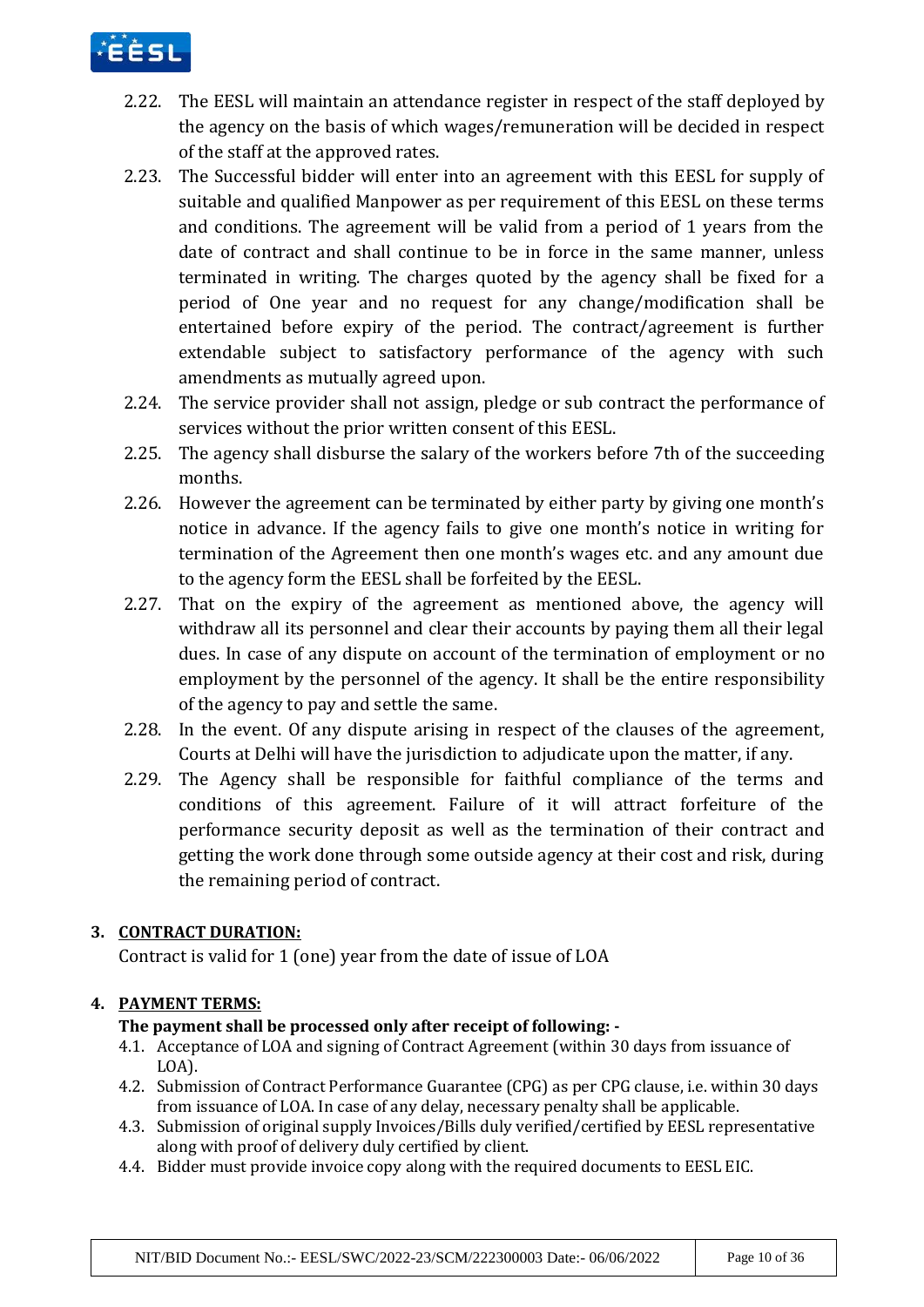

| Sr. No. | <b>Payment Term</b>                   | <b>Criteria</b>                                       |
|---------|---------------------------------------|-------------------------------------------------------|
|         | 100% of payment (plus applicable GST) | Submission of duly signed payment invoice by EESL EIC |
|         |                                       | & attendance record                                   |

**\*Note:** 

**1) Vendor will raise the invoice for 100% value of service.** 

**2) GST payment is subject to timely compliances of GST Act, so that there is no GST Input Credit Loss to EESL. If any loss incurred to EESL due to non-compliance of GST, EESL reserves the sole right to recover it from successful bidder.** 

- 4.5. Other terms and conditions related to payment terms:
	- 4.5.1. At the time of payment of bills, the income tax, if any, shall be deducted at source as per Government rules and guidelines as may be prevailing at the time of payment. Further, for availing the benefit of lower income tax rates supplied from outside the Purchaser's country, Supplier shall provide Income Tax Clearance Certificate (ITCC)/ Tax Residency Certificate or any other relevant document/certificate as per prevailing law, from concerned tax authorities for claiming lower tax deduction, if any.
	- 4.5.2. All the invoices shall be submitted to EESL for payment, once in a month only.
	- 4.5.3. Payment will be made to the bidder within 30 Days after submission of Invoice complete in all respect i.e. with all the required documents and compliance of relevant terms & conditions of LOA duly accepted & certified by EIC, EESL.
	- 4.5.4. If the invoice is incomplete in any respect or if there is any non-compliance with relevant Terms & Conditions of LOA, counting of 30 days' due date shall start from the date of submission of all necessary documents provided relevant terms & conditions of LOA have been fulfilled.
	- 4.5.5. In case of default in statutory payments/compliances, EESL reserves the right to hold the payment unless the same is not furnished
	- 4.5.6. Successful bidder to submit payment invoices/billing on calendar month basis i.e bill date should be last day of calendar/ billing month.
	- 4.5.7. The Successful bidder should strictly follow all payment compliance of GST and other tax compliances

#### **5. QUALIFYING REQUIREMENTS:**

The agency is required to furnish the following Documents

| Sr.<br>No. | <b>Particulars Required for eligibility</b>                                                                                                     | Documents to be submitted                                                                                                                                                                      |
|------------|-------------------------------------------------------------------------------------------------------------------------------------------------|------------------------------------------------------------------------------------------------------------------------------------------------------------------------------------------------|
| 1.         | Bidder shall be the Company/Organization<br>registered in India.                                                                                | Copy of Company<br>registration<br>certificate/registered organisation<br>certificate for the concerned authority                                                                              |
| 2.         | The bidder may be an individual firm (i.e., a<br>proprietorship firm, partnership<br>firm,<br>company, corporation or joint venture).           | Copy of Certificate of Incorporation, issued<br>Registrar of Companies/<br>by<br>the<br>Memorandum of Association/Articles of<br>other<br>Association<br>relevant<br>or<br>any<br>document(s). |
| 3.         | The bidder shall be registered under GST.                                                                                                       | Copy of GST Registration certificate and Pan<br>Card                                                                                                                                           |
| 4.         | Bidders should have an average Annual<br>Turnover (ATO) of at least Rs. 54,000/-<br>in last three years i.e. FY 2018-19, 2019-20 and<br>2020-21 | CA certificate for preceding last three<br>Financial Year i.e. FY 2018-19, 2019-20 &<br>2020-21 to be submitted by<br>bidder.<br>Turnover means Revenue from Operations.                       |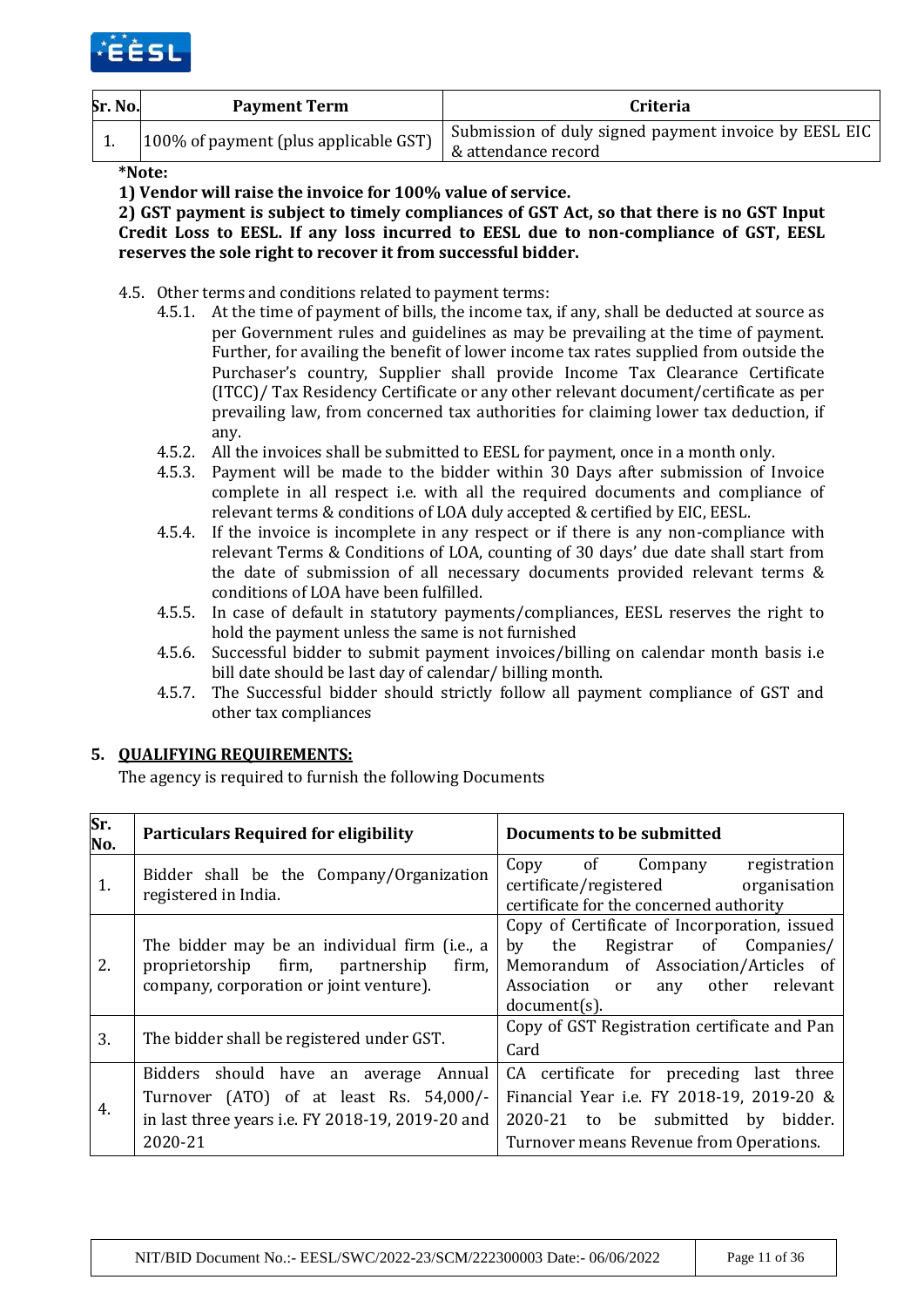

## **Notes:**

- 1. EESL Reserves the right not to seek any deficient document/clarifications from the bidders after opening of techno-commercial bid, if any bid is found to be in non-conformance to the tender conditions or deviating from the tenders, EESL reserves the right to out rightly reject such bid without seeking any clarification. Bidder to take cognizance of the same and submit their bid accordingly.
- 2. EESL reserve the right to use the in-house available data, if required, to evaluate the tender including the data/documents submitted by the vendor in their previous tender(s). However, this should not be understood that relevant documents /certificates or any other requirement as required in the instant RFP is not to be provided by any vendor participating in the tender who has earlier participated in any of the earlier tenders by EESL.
- 3. For Start-up firms as per Gazette Notifications dated: 17-Feb-2016, G.S.R. 180 (E) and MSMEs relaxation will be given in this tender as per Clause No. 2.4 of Section 2 of this tender.
	- Bidder is allowed to participate in consortium with NSIC. In case of Consortium of NSIC, the lead members & consortium partners shall not separately participate as independent bidder or as members of any other consortium in this bidding process. All bids in contravention of this shall be rejected.
	- In case party is participating in consortium as highlighted in S.no 1, the lead members & consortium partners shall not separately participate as independent bidder or as members of any other consortium in this bidding process. All bids in contravention of this shall be rejected.
	- In case of participation as NSIC, it is clarified as consortium of maximum three members are allowed including NSIC as lead member. In one tender, only bid from one NSIC Consortium will be accepted.
	- "Holding Company "and "Subsidiary "shall have the meaning ascribed to them as per Companies Act, 1956 or, in vogue.
	- In case bidder has been found to be defaulting on the delivery/installation period (in LoA issued) as per assessment (supply, installation etc.) will be liable to be rejected.
	- In case the Bidder does not meet the requirement of clause above on its own, it can quote on the basis of experience of its Subsidiary (ies) and/or Holding Company and/or Subsidiary (ies) of its Holding Company. In such a case the consolidated experience of Bidder and/or its Subsidiary (ies) and/or Holding Company and/or Subsidiary (ies) of its Holding Company shall be considered, as applicable.
	- Net worth means the sum total of the paid up share capital and free reserves. Free reserve means all reserves credited out of the profits and share premium account but does not include reserves credited out of the revaluation of the assets, write back of depreciation provision and amalgamation. Further any debit balance of Profit and Loss account and miscellaneous expenses to the extent not adjusted or written off, if any, shall be reduced from reserves and surplus.
	- In case a bidder does not satisfy the ATO criteria, stipulated on its own, the holding company would be required to meet the stipulated turnover requirements at above, provided that the net worth of such holding company as on the last day of the preceding financial year is at least equal to or more than the paid-up share capital of the holding company. In such an event, the bidder would be required to furnish along with its bid, a Letter of Undertaking from the holding company, supported by Board Resolution, as per the format enclosed in the bid documents (attachment-10, pledging unconditional and irrevocable financial support for the execution of the Contract by the bidder in case of award. However, Bidder & Holding company, both in this case still has to meet the profitability criteria as highlighted at clause 4 above.
	- Other income shall not be considered for arriving at annual turnover.
	- The supporting documents in support of above Qualification Requirement should be submitted along with tender document, otherwise Techno-commercial offer submitted by the bidder is liable to be considered as non-responsive.
	- All the required documents must be properly annexed and submitted as mentioned above with necessary details in brief.
- 4. The supporting documents in support of above Qualification Requirement should be submitted along with tender document, otherwise tender will rejected. All the required documents must be properly annexed and submitted as mentioned above with necessary details in brief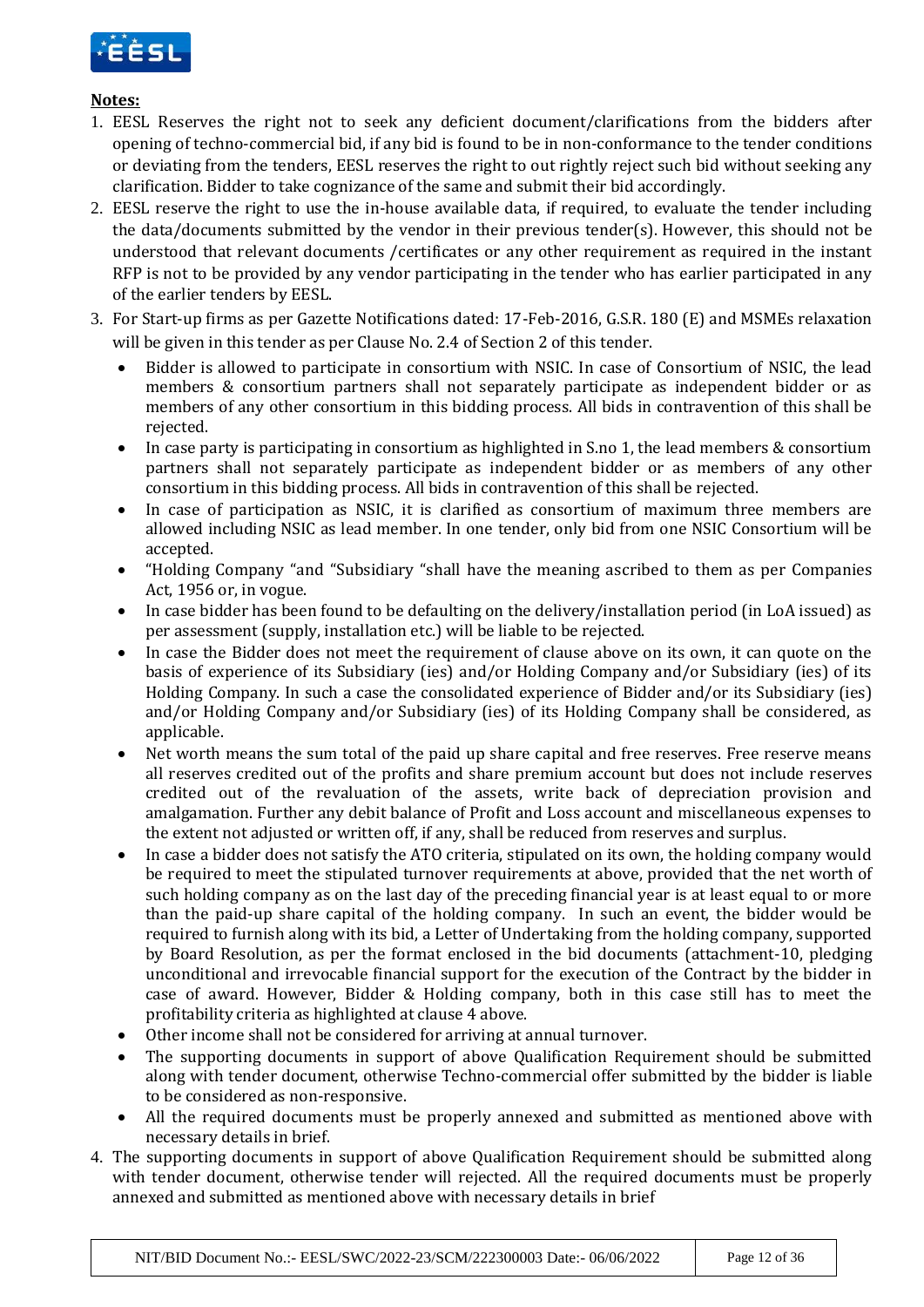

- 5. During bid evaluation, the Employer may, at its discretion, ask the Bidder for a clarification of its bid. In case of erroneous/non submission of following documents (as applicable):
	- i) Online Payment Acknowledgement towards the Bid Document fee (applicable only in cases where online Payment towards Bid Document fee is paid, prior to deadline for submission of bids). Further, if Bidder has uploaded scanned copy of Banker's Cheque/ Demand Draft drawn in favor of "Energy Efficiency Services Limited Mumbai" payable at New Delhi towards Bid Document fee, however, not submitted the original (in hard) along with the bid, then such Banker's Cheque/ Demand Draft shall be asked through clarification.
	- ii) MSE certificate for the Tendered item (NIC Codes-as given in the RfP Documents)/ valid NSIC Certificate with the mention of Tendered item in the certificate. The issuance date for aforesaid certificates must be prior to deadline for submission of bids.
	- iii) Power of Attorney (POA) to sign the bid.
	- iv) Form of acceptance of EESL fraud prevention policy and declaration (as per format in Section 6, Forms & Procedure).
	- v) NEFT/RTGS Bank details (as per format in Section 6, Forms & Procedure).
	- vi) Self-Declaration for not been blacklisted by Central/State/UT Government or any Public sector entities duly signed and stamped at company's Letter Head.
	- vii) Certificate regarding Declaration of local content (as per format in Section 6, Forms & Procedure).
	- viii) Self-Declaration duly signed on Company Letter Head Pad with company's seal for not being under debar list/undergoing debarment period on account of breach of the code of integrity under rule 175(1)(i)(h) of general financial rules for giving false declaration of local content.
	- ix) Declaration regarding "Restrictions on procurement from a Bidder of a country which shares a land border with India".
	- x) JV/Consortium Agreement (if applicable).
	- xi) Other documents/details of historical nature such as certificate of incorporation, complete Audited Annual Reports together with Audited statement of accounts, Experience Certificate issued by Utility/Employer for work completed/executed prior to deadline for submission of bids etc.
	- xii) Any other documents/details/information of historical nature.

### **6. EVALUATION OF BIDS**

- (i) Tender will be evaluated for complete scope of work as defined in tender documents on technically suitable lowest evaluated bidder as stated in BILL of Quantity.
- (ii) Further, in case a party is not able to distribute the quantity allocated to them as per scheduled timelines, EESL reserves the right to shift the part/full quantity to another bidder, who has matched the price.
- (iii)However, irrespective of the quantity awarded, bidder has to ensure that the distribution schedule. If any other unforeseen situation/s arise apart from those mentioned above, decision of EESL shall be binding on the Bidders.
- (iv)In the event of tie in prices between two or more bidders, the bidder with highest Annual turnover (ATO) will be given preference

### **7. TAXES, DUTIES & LEVIES:**

Prices shall be inclusive of all taxes and duties including labour cess (Except GST). However, IT as per applicable rate will be deducted from your bills as Tax Deduction at Source (TDS). Any other charges/cost/TA/DA is also included in the quoted price.

### **8. ADJUDICATOR:**

Adjudicator under the contract shall be appointed by the Appointing Authority i.e. CEO (EESL). If the bidder does not accept the Adjudicator proposed by EESL, it should so state in its bid form and make a counter proposal of an adjudicator. If on the day the contract agreement is signed, the EESL and Bidder have not agreed on the appointment of adjudicator, the adjudicator shall be appointed, at the request of either party, by the appointing authority specified.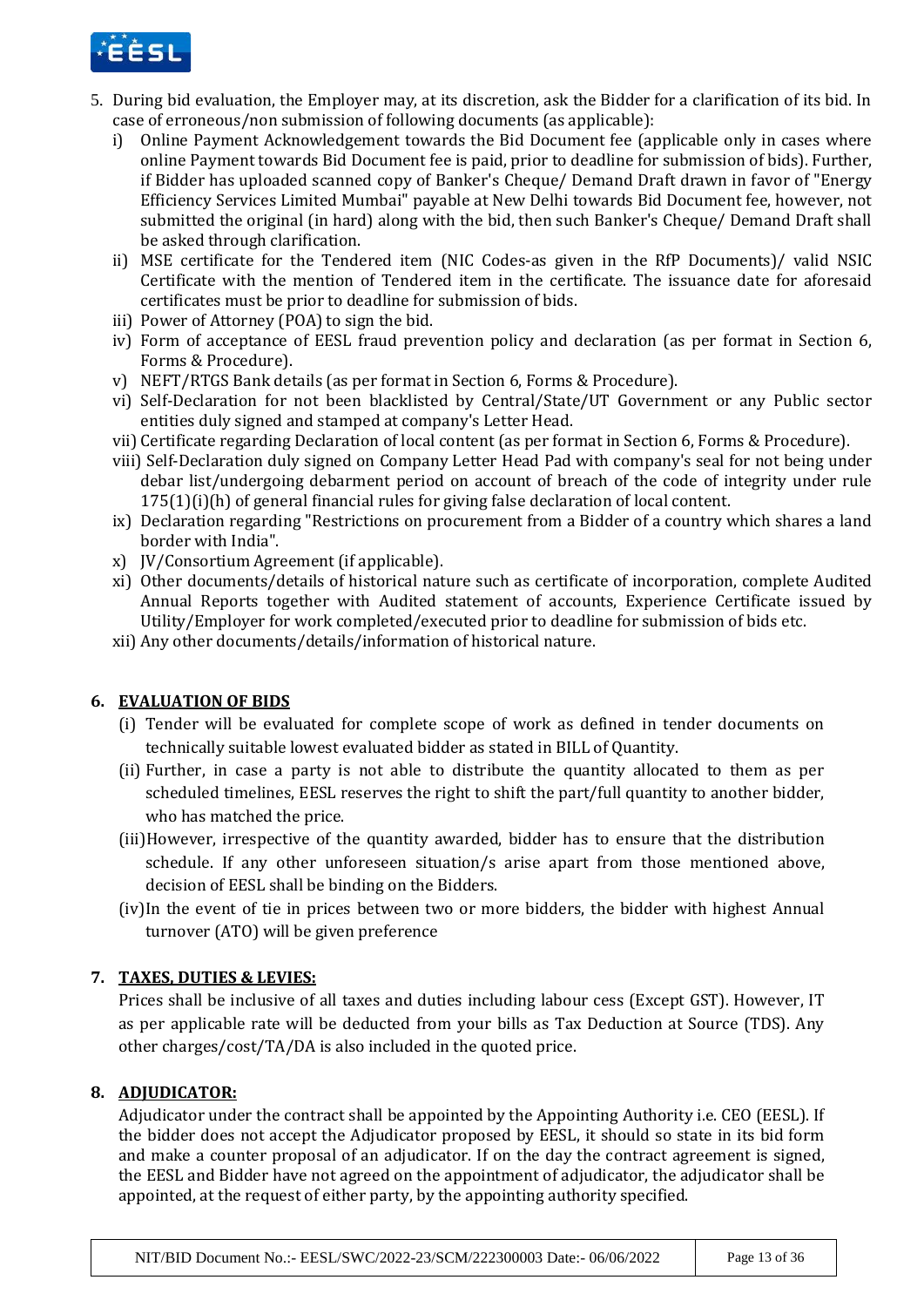

### **9. ARBITRATION:**

Arbitration Act 1996 and its subsequent Amendment. The Contract shall be governed by and interpreted in accordance with the laws in force in India. The courts of Delhi shall have exclusive jurisdiction in all matters arising under the contract.

# **10. SAFETY:**

- 10.1. The BIDDER shall bear all expenses/cost to be incurred towards salary, allowances, perks, traveling allowances, advances, insurance, safety measures, security, transportation and all other misc. expenses etc. of their employees/ workmen during the tenure of installation. Also, the BIDDER shall be solely responsible for making payment for Hospitalization, Compensation thereof in case of any accident, injury or Casualty.
- 10.2. The BIDDER shall issue Identity Cards to their employees deployed for execution of the assigned works in the District with the consent of Engineer In charge.
- 10.3. The BIDDER should ensure that there are no disputes regarding service, payment etc of the persons engaged by him, anytime during the currency of the contract. At no point of time during the currency of contract, the BIDDER's employees shall insist upon the EESL for employment, wages, and allowances or any other related matter, payment etc.
- 10.4. The BIDDER to deploy their manpower immediately for carrying out the work as specified above.
- 10.5. The BIDDER shall not deploy the manpower below the age of 18 years.
- 10.6. The BIDDER shall not deploy the female manpower between 7 PM to 6 AM.
- 10.7. The BIDDER shall be directly responsible for any / all disputes arising between him and his persons and keep EESL indemnified against all losses, damages and claims arising thereof. The BIDDER shall resolve any dispute of their manpower. All the legal dues of their manpower is to be paid on due date or within 8 days on the termination of manpower. All safety wears required for the BIDDER's manpower during the execution of work such as safety shoes, safety helmets, hand gloves, safety belt, dust mask, goggles etc. must be provided by the BIDDER at his own cost and he shall ensure that his employees regularly use such safety gears while executing the work.
- 10.8. The BIDDER shall be responsible for discipline of his manpower and shall adhere to the disciplinary procedure set by the COMPANY at site. The EESL shall be at liberty to object to the presence of any representative or employees of the BIDDER at the site, if in the opinion of the EESL such manpower has done any act of misconduct or negligence or otherwise undesirable, then the BIDDER shall remove such a person objected to and provide a competent replacement immediately.
- 10.9. Bidder must Deduct and deposit ESI and PF contribution. Copies of the same shall be submitted.

### **11. COMPLIANCE WITH ALL STATUTORY REGULATIONS:**

- 11.1. Compliance of all the statutory requirements as may be required w.r.t the activities to be performed to execute the scope of work under the subject LOA including the requirements under Contract Labor Acts, safety of the workmen deployed, etc., shall be the responsibility of the successful bidder including all the expenditure incurred for the same. This includes all the requirements w.r.t the workmen under Sub-contractor(s) also. The successful bidder shall submit the documentation to EESL, on monthly basis, as required under the applicable statutory requirements.
- 11.2. Successful bidder shall indemnify EESL for any accident, injury met by its labor, employee or any other person working for him. Any compensation sought by its labour,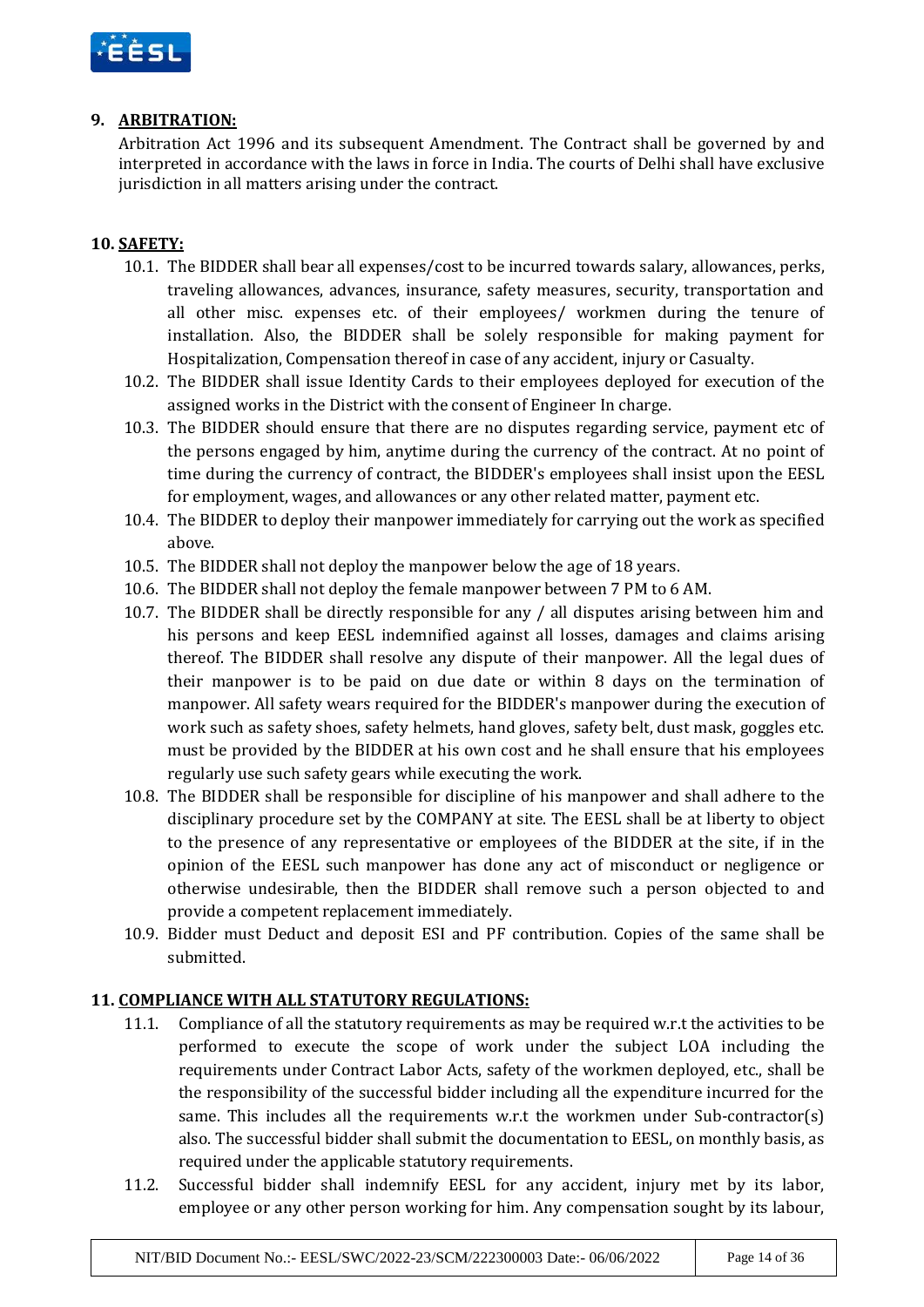

employee or any other person working for him shall be paid by successful bidder as per settlement solely. EESL has no role to play in this matter.

11.3. The successful bidder, at their own cost, shall arrange disposal of failed LED Lamps /various part of the Luminaires as per the relevant provisions of various acts/regulation in force from time to time.

### **12. CONTRACT AGREEMENT:**

Successful Bidders shall submit contract agreement on Rs.100 stamp paper (two copies) within 30 days from the receipt of LOA to Contract's Dep't.

## **13. Purchase Preference as per "Public Procurement (Preference to Make in India), order 2017' last amendment dated 04-June-2020)**

Revised order No: P-45021/2/2017-PP (BE-II) dated: 16-Sept-2020 of Department of Promotion of Industry and Internal Trade dated 16 Sept. 2020 Shall be applicable. As per revised order:

- $\triangleright$  Only 'Class-I Local Suppliers' and 'Class-II Local Suppliers' are eligible to bid in this tender subject to fulfillment of 'Local Content Requirement' clause as mentioned above.
- Margin of purchase preference applicable to 'Class I Local Supplier' is 20%.

Bidder shall submit a self-declaration certificate stating the minimum percentage of local content as per the format given in **Attachment-8 of Tender Document**.

### **NOTE:**

- **Bidder shall carefully go through the above mentioned order in order to understand the whole process and definition of various terms (e.g. Class-I Local supplier, Local content etc.) pertaining to the said order.**
- **False declarations will be in breach of the code of integrity under Rule 175(1)(i)(h) of the General Financial rules for which a bidder or its successors can be debarred for up to 2 years as per Rule 151(iii) of the General Financial rules along with such other actions as may be permissible under law.**

# **14. CONTRACT PERFORMANCE BANK GUARANTEE(CPG):**

- 14.1. Within Thirty (30) days from the date of notification of award (LoA) from CESL, the successful agency shall furnish the CPG in the form of Demand Draft/ Pay Order or Bank Guarantee for 3% of the total contract value. The Bank Guarantee must be valid to cover Project Period i.e. One year and 9 Months Claim Period (i.e. for 21 months). EESL reserves right to invoke CPG in case extended CPG/fresh CPG is not furnished at least 30 days prior to expiry of original CPG.
- 14.2. Any delay in submission of CPG / BG shall be deemed as accruing of financial benefits to the agency and EESL may take necessary interest penalty recovery action (Interest @ SBI MCLR rate for 1 year  $+2\%$  ) from the payments due to supplier / agency for the period of delay. However, this provision does not bind EESL in any way from proceeding against the agency (including cancellation of LoA / LoI etc.) for non-compliance towards non submission of CPG.
- 14.3. In case of non-submission of CPG, EESL shall invoke the EMD in lieu of CPG and pending CPG amount shall be retained from the submitted invoices.
- 14.4. Bank guarantee shall be from any Nationalized Banks/other scheduled private banks as per list given in RFP. EESL shall at his discretion have recourse to the said Bank Guarantee for the recovery of any or all amount due from the agency in connection with the contract including of guarantee obligations. Failure of the Successful Agency to comply with the requirements of IFB/RfP shall constitute sufficient grounds for the annulment of the award and forfeiture of the Contract Performance Guarantee.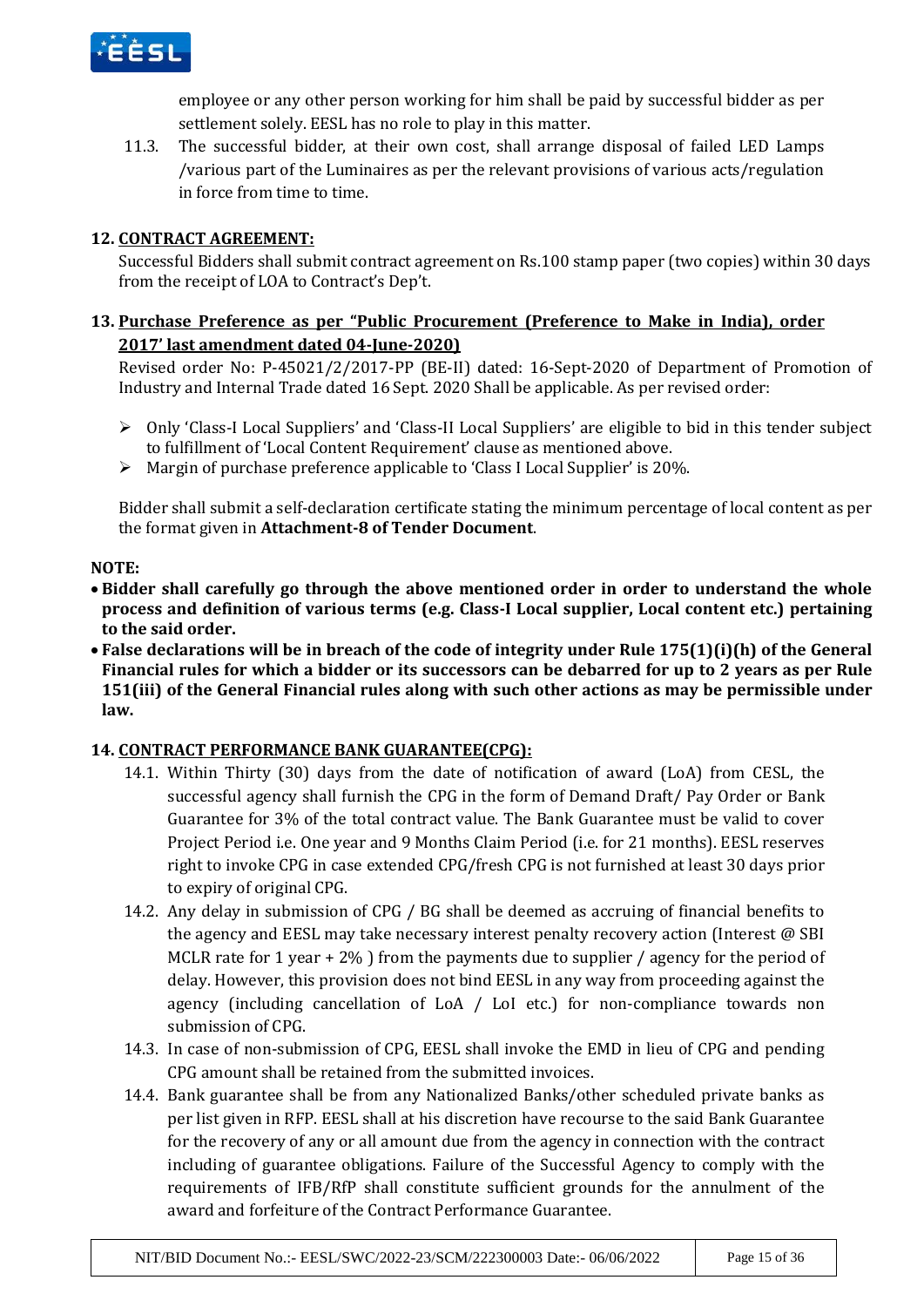

**"***This Bank Guarantee shall be effective only when BG issuance message is transmitted by the issuing bank through SFMS to ICICI Bank include unique identifier EESL543840944 in field 7037 of the SFMS cover messages with IFSC Code ICIC0000007.*

| BG advising message – IFN 760COV / IFN 767COV via SFMS |                                        |  |  |
|--------------------------------------------------------|----------------------------------------|--|--|
| <b>Field Number</b>                                    | Particulars (to be mentioned in Row 1) |  |  |
| 7037                                                   | EESL543840944                          |  |  |

Failure of the Successful Agency to comply with the requirements of IFB/RFP shall constitute sufficient grounds for the annulment of the award and forfeiture of the Contract Performance Guarantee.

- 14.5. If any shortfall in performance is observed, as per the criteria mentioned in RFP, EESL shall have right to INVOKE BANK GUARANTEE. In case of non-submission of CPG by agency during the period of installation, EESL reserves the right to withhold an amount equivalent to the amount covered under CPG till the submission of CPG and acceptance of the same by EESL after due verification.
- **15.** EESL reserves the right for quantity variation up to +/-10%.
- **16.** Further, EESL reserves the right to place a repeat order in case of urgency for part quantity in the Rate Contract for similar work on same prices, terms and conditions.

# **17. FOR START-UP FIRMS & MSES RELAXATION WILL BE GIVEN IN THIS TENDER AS PER ANNEXURE-A OF THIS TENDER.**

### **18. PENALTIES AND LIQUIDATED DAMAGES:**

- 18.1. In case of any delay in the execution of the order beyond the stipulated time schedule, including any extension permitted in writing, EESL reserves the right to recover from the agency a sum equivalent to 0.5% of the value of the delayed/unexecuted portion of work for each week of delay and part thereof subjected to maximum of 5% of the total value of the contact. However, the LD will not be applicable for the period if delay is not on bidder's part.
- 18.2. Alternatively, EESL reserves the right to purchase service from elsewhere at the sole risk and cost of agency and recovery all such extra cost incurred by EESL in procuring the service from the resources available including security deposit/ encashment of bank guarantee or any other source etc. Further, if any cost incurred by EESL due to delay in work completion by the party beyond the completion time as per LoA, the same will shall be recovered from the party's invoice/EMD/BGs etc.
- 18.3. And also, EESL reserves the right to cancel the order completely or partly without any prejudice to the exercise of the actions.

### **19. ACTION BY EESL, IF L1 BACKS OUT:**

After opening of price bid, if L1 bidder backs out, the bidder will be put on holiday list of EESL for a period of one year. During this tenure, the bidder will be barred from participation in EESL tendering process. However, bidder has to continue the unexecuted work of the other prevailing work if any under the current running contracts. Simultaneously, the EMD submitted by such bidder against the subject tender will be forfeited. If bidder is exempted from submission of EMD, then the EMD amount will be adjusted from the payments due to the contractor against other running contracts. If there is no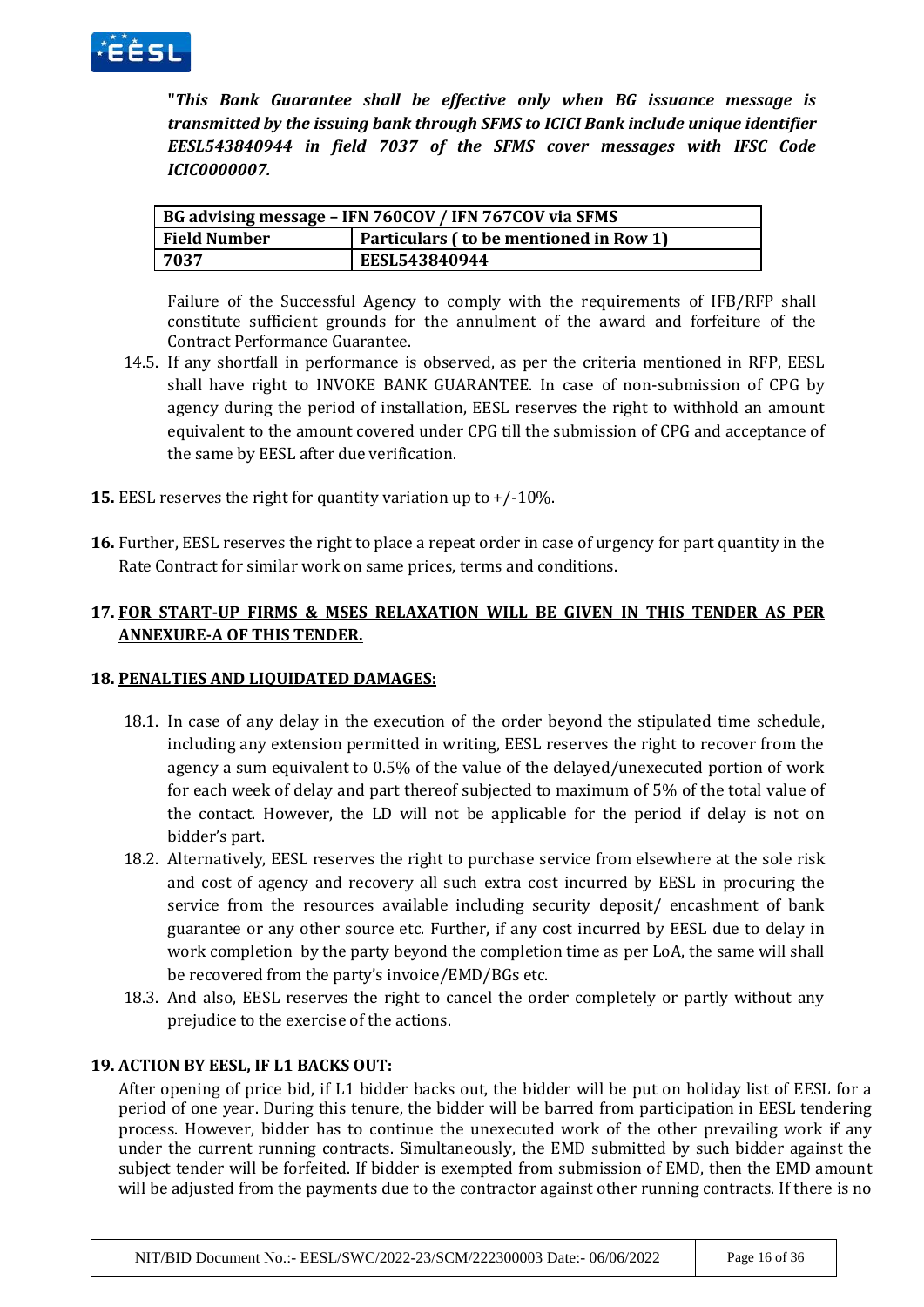

running contract of the bidder/ no payment dues of the bidder, then EESL reserves the right to take any legal remedy as deemed fit to recover the penalty equivalent to EMD amount through legal means.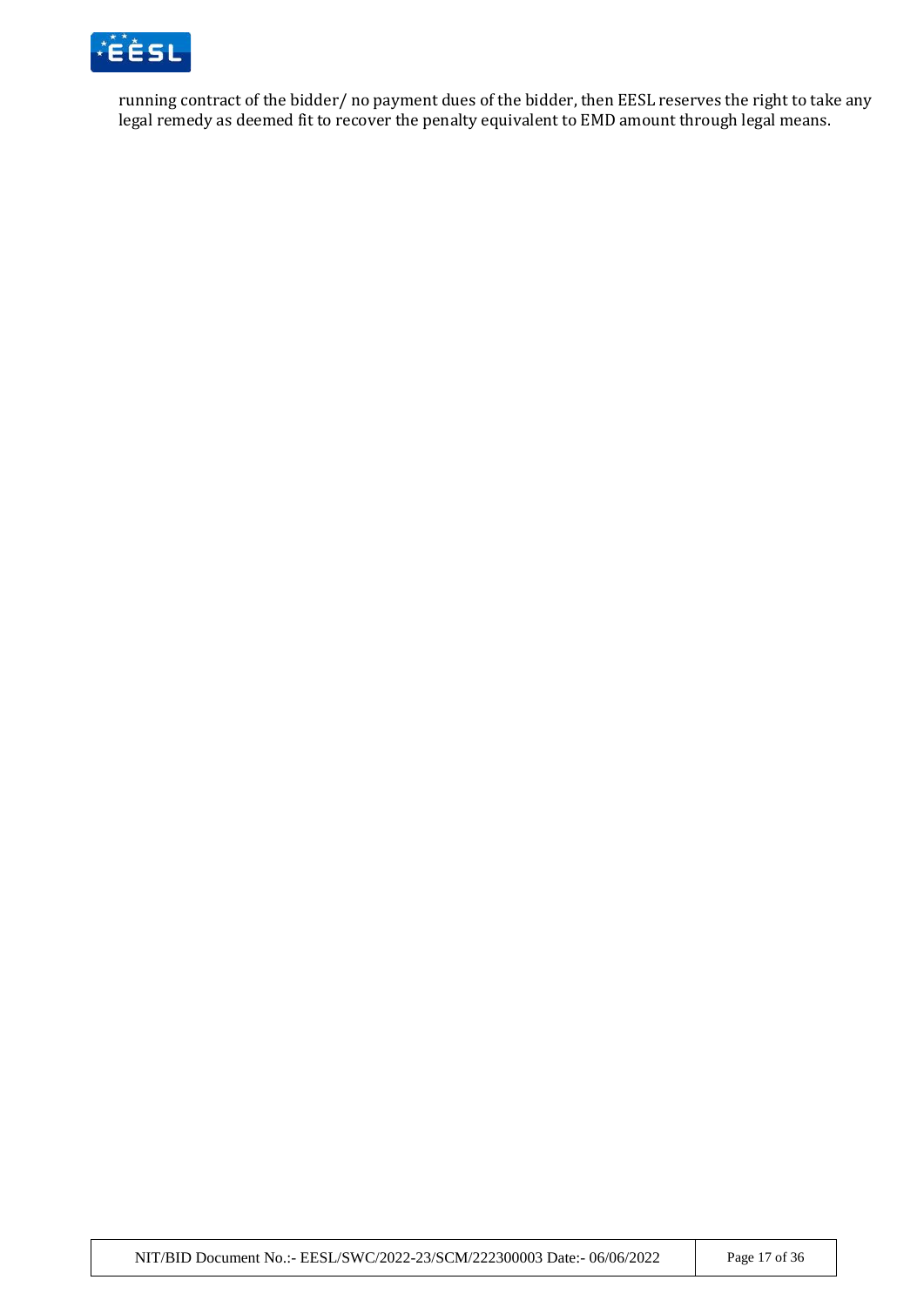

# **PART-C PRICE BID**

**Name of the Work**: Hiring of housekeeping agency at Energy Efficiency Services Limited Nagpur office for 1 Year

**NIT/BID Document No**.:- EESL/SWC/2022-23/SCM/222300003 **Date:-** 06/06/2022

| <b>DESCRIPTION OF WORK</b>                | <b>RATE IN INR PER</b><br><b>MONTH (EXCL. GST)</b> | <b>TOTAL NO. OF</b><br><b>MONTHS</b> | <b>TOTAL AMOUNT IN</b><br><b>INR FOR 1 YEAR</b><br>(EXCL. GST) |
|-------------------------------------------|----------------------------------------------------|--------------------------------------|----------------------------------------------------------------|
| Housekeeping service                      |                                                    | 12                                   |                                                                |
| <b>Total Amount (Excl. GST) in Words:</b> |                                                    |                                      |                                                                |

### **Other Terms and Conditions**

- **1.** The Bidder shall indicate in the Price Bid, the unit prices in Rs. (INR) and total Bid prices of the Goods/ Services in the prescribed format only. Bidders shall quote for the complete requirement of Goods and Services specified under the Contract on a single responsibility basis, failing which such Bids will not be taken into account for evaluation and will not be considered for award.
- **3.** Any other item as required for commissioning the 4. system for reliable and efficient operation to be provided within the quoted price.
- **5.** The bidder shall submit PAN and GST number in **6.** support of claim of GST.
- **7.** If there is a discrepancy between words and figures, the amount written in words will prevail.
- **9.** Please provide HSN/SAC code related items/services.
- **2.** The bidder should compulsorily quote for all heads in the price-bid format for which separate analysis/ reasonable estimation of all heads should be done by the bidder before quoting the rates in the financial bid. Any contravention may lead to rejection of offer submitted.
- **4.** The above prices are exclusive only of GST. Successful bidder mandatorily registered himself under GST act.
- **6.** Bidder's to quote for all items in each bid otherwise their bid will be rejected.
- **8.** Prices will remain firm till the execution of the contract.
- **10.** The above prices are inclusive of manpower/ loading/ unloading/ transportation/ installation/ commissioning, lodging & boarding, travel expenses etc. Any other charges/cost/TA/DA is also included in the above contract price

I/We have read all the terms and conditions of the RfP/IFB/NIT and the Annexure(s) thereto and agree to accept and abide by the same in total. The above quotation has been prepared after taking into account all the terms and conditions of the RfP/IFB/NIT.

> (SEAL) Signature of Tenderer or Their Authorized Representative

Name & Address of Tenderer: \_\_\_\_\_\_\_\_\_\_\_\_\_\_\_\_\_\_\_\_\_\_\_\_\_\_\_\_\_\_\_\_\_\_\_\_\_

\_\_\_\_\_\_\_\_\_\_\_\_\_\_\_\_\_\_\_\_\_\_\_\_\_\_\_\_\_\_\_\_\_\_\_\_\_ Phone No:

\_\_\_\_\_\_\_\_\_\_\_\_\_\_\_\_\_\_\_\_\_\_\_\_\_\_\_\_\_\_\_\_\_\_\_\_\_

Dated: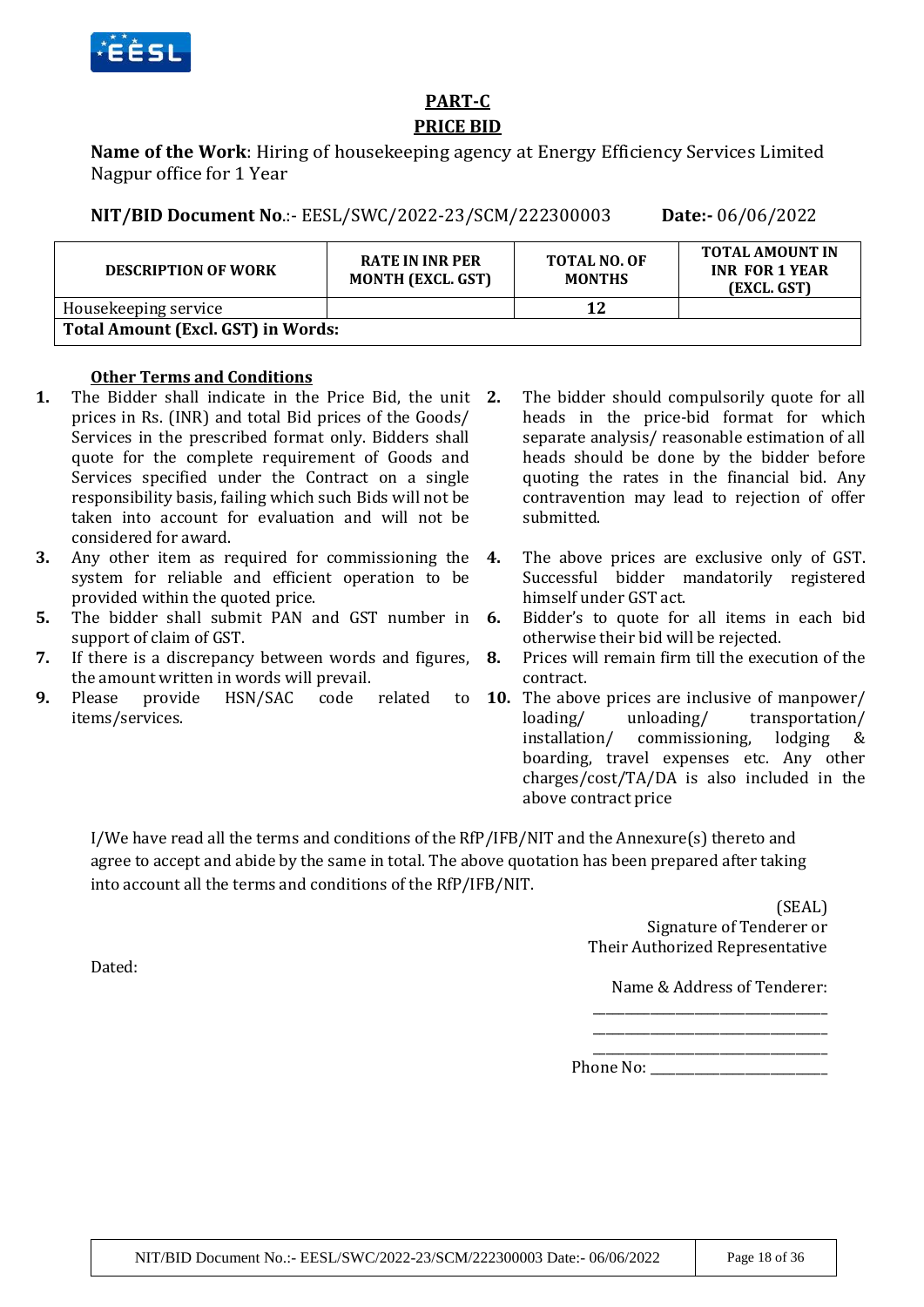



#### **BID FORM**

To, Regional Cluster Head Energy Efficiency Services Limited. 103-106, F Wing, Level-3, 1st Floor, Tower-2, Seawoods Grand Central, Nerul, Navi Mumbai - 400 706

**Name of the Work**: Hiring of housekeeping agency at Energy Efficiency Services Limited Nagpur office for 1 Year

**NIT/BID Document No**.:- EESL/SWC/2022-23/SCM/222300003 **Date:-** 06/06/2022

Dear Sir,

With Reference to your subject IFB/RfP, we are pleased to submit our bid for "……………………………………………………………………………………

........................................................................................" in a sealed cover as detailed below:

Envelope 1: Bid document fee/cost of tender documents [wherever applicable], Bid Security Declaration , Bid Form, Power of attorney, Certificate regarding acceptance of important terms and conditions, Form of acceptance of CESL fraud prevention policy.

### Envelope 2: Price Bid

We confirm that we have quoted as per instructions and terms and conditions of tender documents. We have submitted all the four attachments as stated in "Instructions to Bidders"

We declare that the prices left blank in price schedule/price bid will be deemed to have been included in the prices of other items. We confirm that except as otherwise specifically provided, our bid prices include all applicable taxes including service tax, entry tax (if any), duties, levies, charges as may be assessed on us.

We further declare that additional conditions, variations, deviations, if any, found in the proposal other than those listed in Attachment-4 save those pertaining to any rebates offered, shall not be given effect to.

We undertake, if our bid is accepted, we shall commence the work immediately upon your Letter of Intent /Letter of Award to us, to achieve completion of work within the time specified in the bidding documents.

If our bid is accepted, we undertake to provide contract performance securities and securities for Deed(s) of Joint Undertaking (as applicable) in the form and amounts and within the times specified in the bidding documents.

We agree to abide by this bid for a period 180 days from the date of opening of bids as stipulated in the bidding documents and it shall remain binding upon us and may be accepted by you at any time before the expiration of that period. Further, the prices of recommended spares, if asked for; contained in our bid shall re-main valid for the entire project period after placement ofLoI/LoA.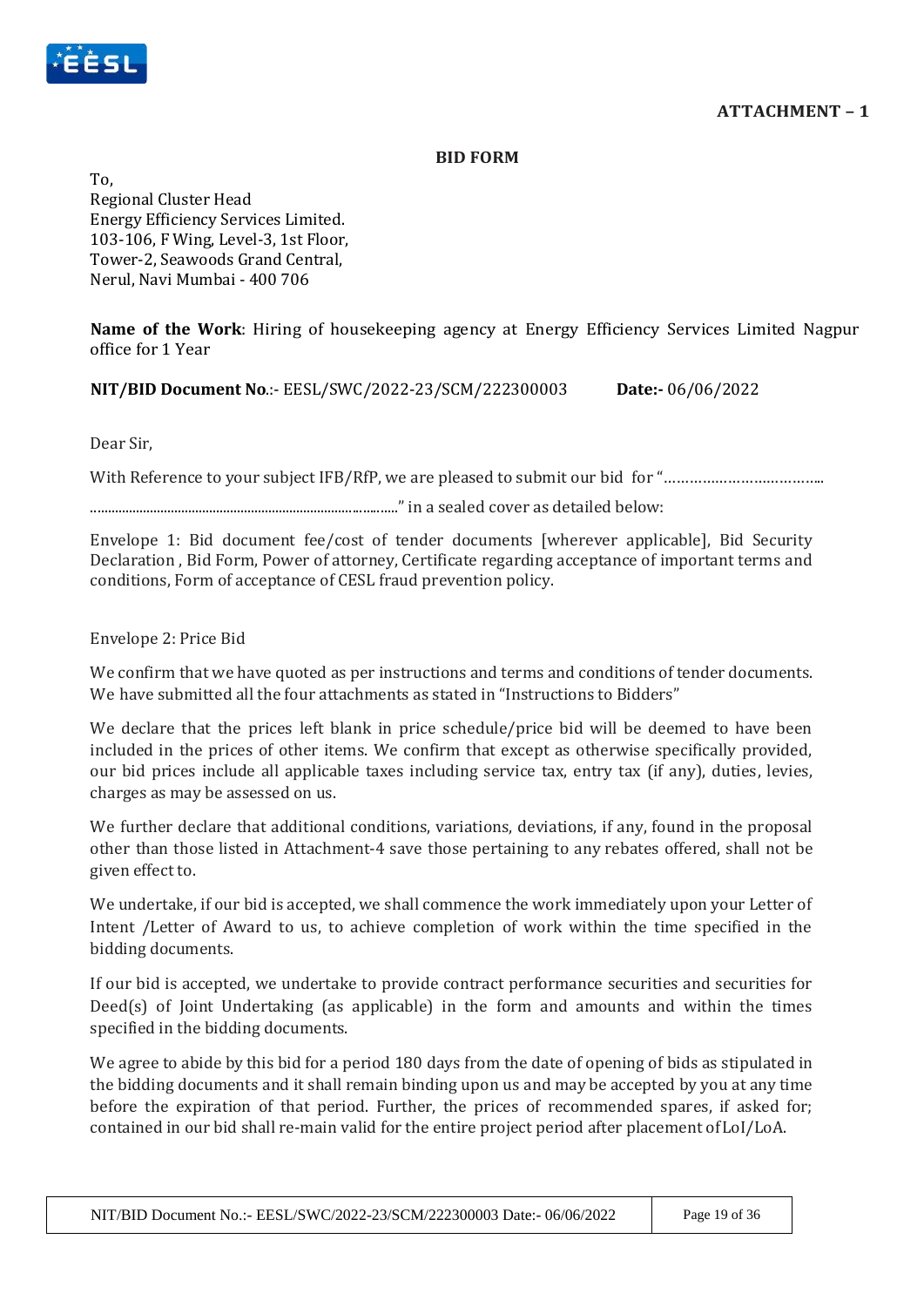

Until a formal contract is prepared and executed between us, this bid, together with your written acceptance thereof in the form of your Letter of Intent/ Letter of Award shall constitute a binding contract between us.

We understand that you are not bound to accept the lowest or any other bid you may receive.

We, hereby, declare that only the persons or firms interested in this proposal as principals are named here and that no other persons or firms other than those mentioned herein have any interest in this proposal or in the contract to be entered into, if the award is made on us, that this proposal is made without any connection with any other person, firm or party likewise submitting a proposal, is in all respects for and in good faith, without collusion or fraud.

Dated --------

#### NAME/S &AUTHORISED SIGNATORIES

ADDRESS:

MOBILE NO.:

LAND LINE NO.:

#### **Our correspondence details are:**

|                | Name of the bidder                                                                       |  |
|----------------|------------------------------------------------------------------------------------------|--|
| $\overline{2}$ | Address of the bidder                                                                    |  |
| 3              | Name of the contact person to whom all<br>references shall be made regarding this tender |  |
| 4              | Designation of the person to whom all<br>references shall be made regarding this tender  |  |
| 5              | Address of the person to whom all references<br>shall be made regarding this tender      |  |
| 6              | Telephone (with STD code)                                                                |  |
| 7              | E-Mail of the contact person                                                             |  |
| 8              | Fax No. (with STD code)                                                                  |  |
| 9              | GST No. of the bidder                                                                    |  |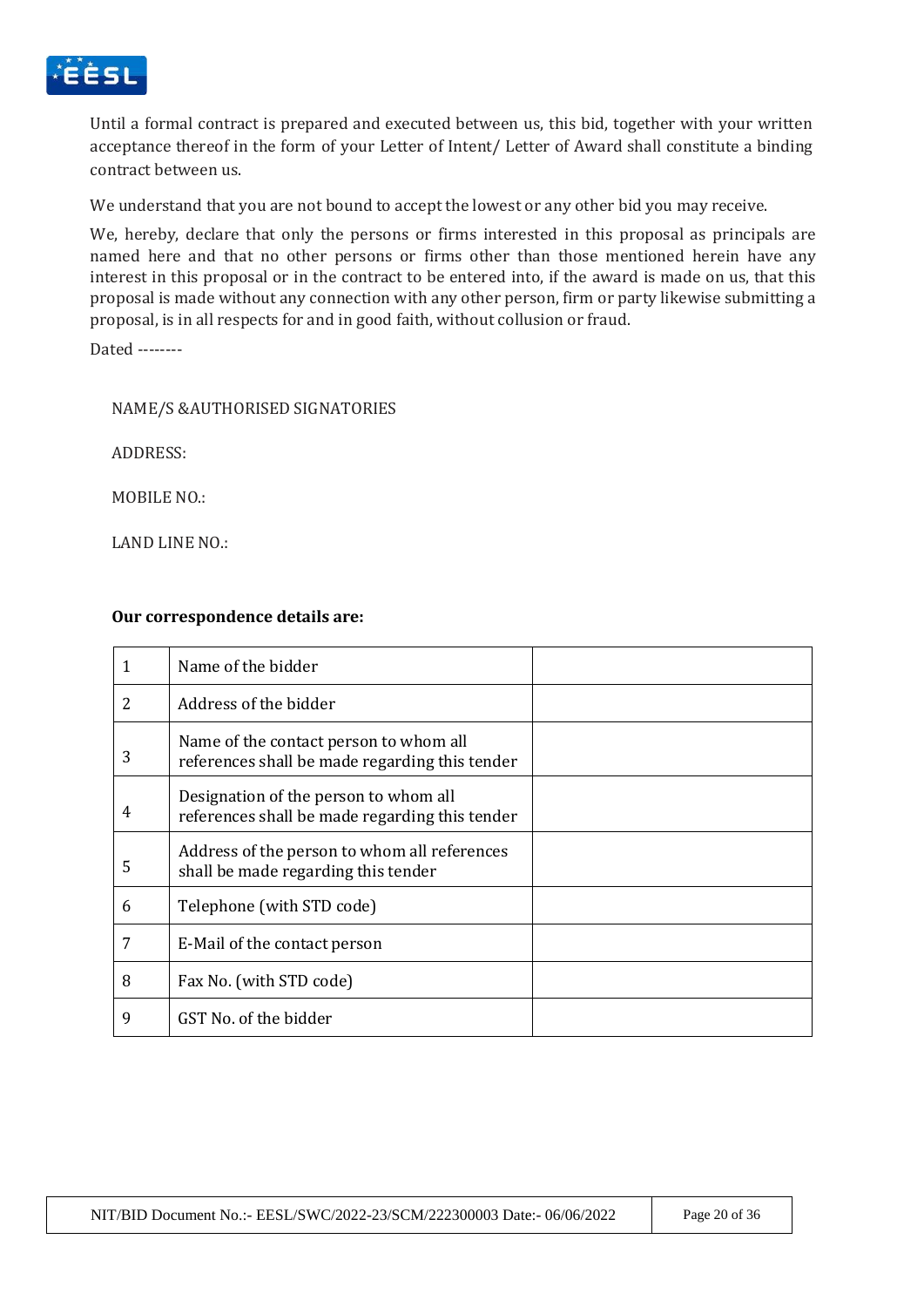

#### **ATTACHMENT – 2**

#### **Bid Security Form Bank Guarantee**

(To be stamped in accordance with Stamp Act, if any, of the country of the issuing Bank)

Bank Guarantee No. ........................ Date..............................................

 $T_0$ 

#### **ENERGY EFFICIENCY SERVICES LIMITED**

(*A JV of PSUs of Ministry of Power, Govt. of India*) 5th and 6th Floor, Core –III, SCOPE Complex Lodhi Road, New Delhi - 110003

Dear Sir(s),

In accordance with invitation for bids under your bidding document/package no………………………………………………dated……………………..M/s……………………………having its registered/head office at………………………………………………………….(here in after called "Bidder") wish to participate in the said bid for (name of package)

We, the ………………………………………………………. (Name and address of the bank), having our head office at ……………………………………………………………………………….guarantee and undertake to pay immediately on demand by Energy Efficiency services Limited, the amount of …………………..without any reservation, protest, recourse. Any such demand made by the employer shall be conclusive and binding on us irrespective of any dispute or difference raised by the bidder.

The Guarantee shall be irrevocable and shall remain valid upto ………………….. If any further extension of guarantee is required, the same shall be extended to such period (not exceeding one year) on receiving instructions from…………(Bidder's Name)\_\_\_\_\_\_\_\_\_\_\_\_\_\_\_, on whose behalf guarantee is issued.

In witness whereof the bank, through its authorized officer, has set its hand and stamp on this………………………day of ………………20…………………at……………

Witness:

Signature: Signature: Signature: Signature: Signature: Signature: Signature: Signature: Signature: Signature: Signature: Signature: Signature: Signature: Signature: Signature: Signature: Signature: Signature: Signature: Si

Name: Name : Name : Name : Name : Name : Name : Name : Name : Name : Name : Name : Name : Name : Name : Name :  $\mathbb{N}$ 

Official address: Designation with Bank Stamp

Authorized vide

Power of Attorney no.

Date

NOTE:

- Bid Security amount shall be as specified in the IFB/ITB. Complete mailing address of the Head Office of the Bank to be given. The bank guarantee validity date shall be forty five (45) days after the last date for which the bid is valid.
- The Stamp Paper of appropriate value shall be purchased in the name of guarantee issuing Bank. The Bank Guarantee shall be issued on a stamp paper of value as applicable in the State of the issuing bank in India or the State of Delhi in India or the State of India from where the BG shall be operated, whichever is higher.

 While getting the Bank Guarantee issued, Bidders are required to ensure compliance to the Bank Guarantee Verification Check List. Further, Bidders are required to fill up this Form 16 and enclose the same with the Bank Guarantee.

NIT/BID Document No.:- EESL/SWC/2022-23/SCM/222300003 Date:- 06/06/2022 Page 21 of 36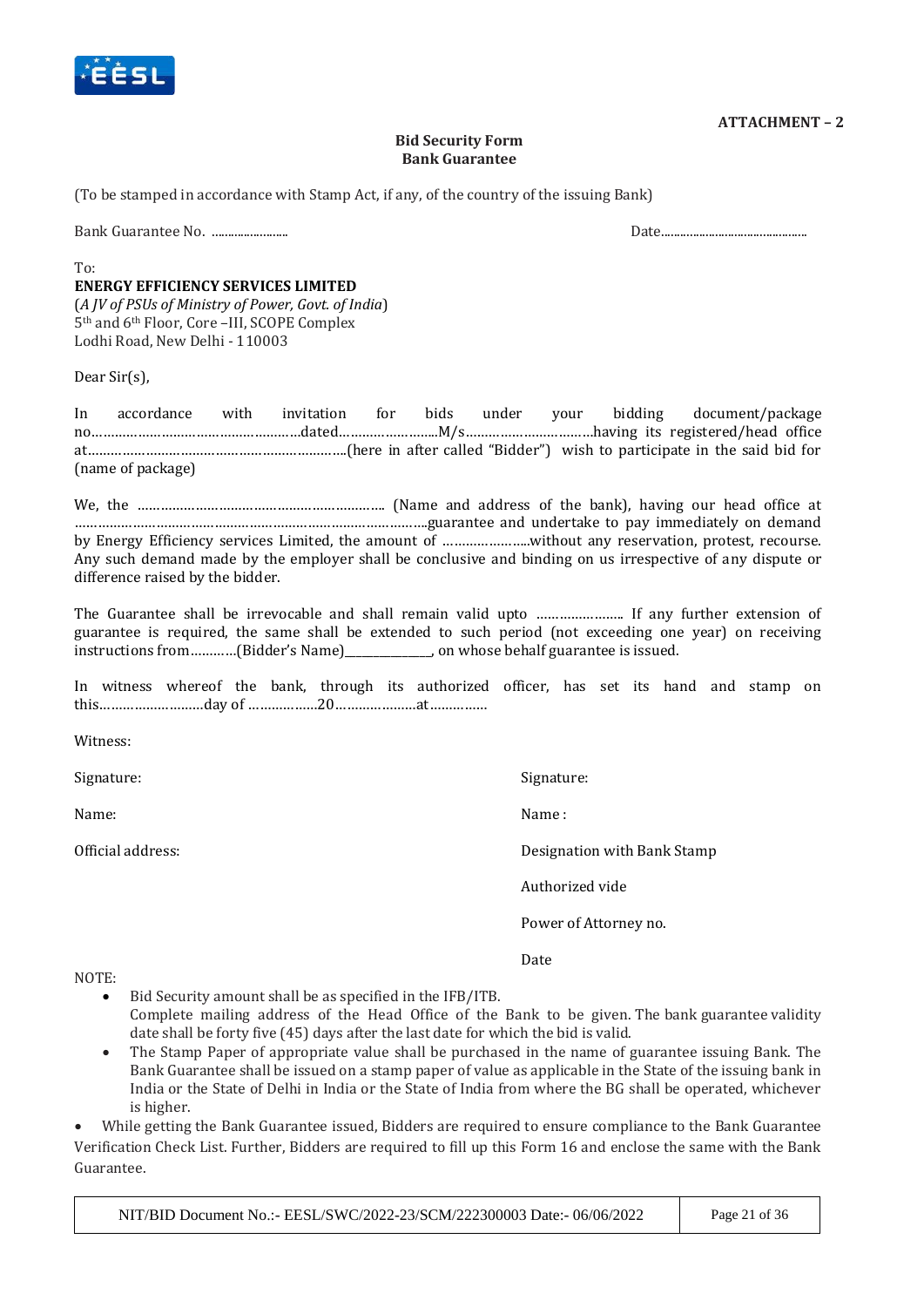

**Name of Work:** Hiring of housekeeping agency at Energy Efficiency Services Limited Nagpur office for 1 Year

NIT/BID Document No.:- EESL/SWC/2022-23/SCM/222300003 Date:- 06/06/2022

#### **POWER OF ATTORNEY**

**BIDDER TO ATTACH THE POWER OF ATTORNEY IN THEIR OWN FORMAT on 100Rs Stamp Paper**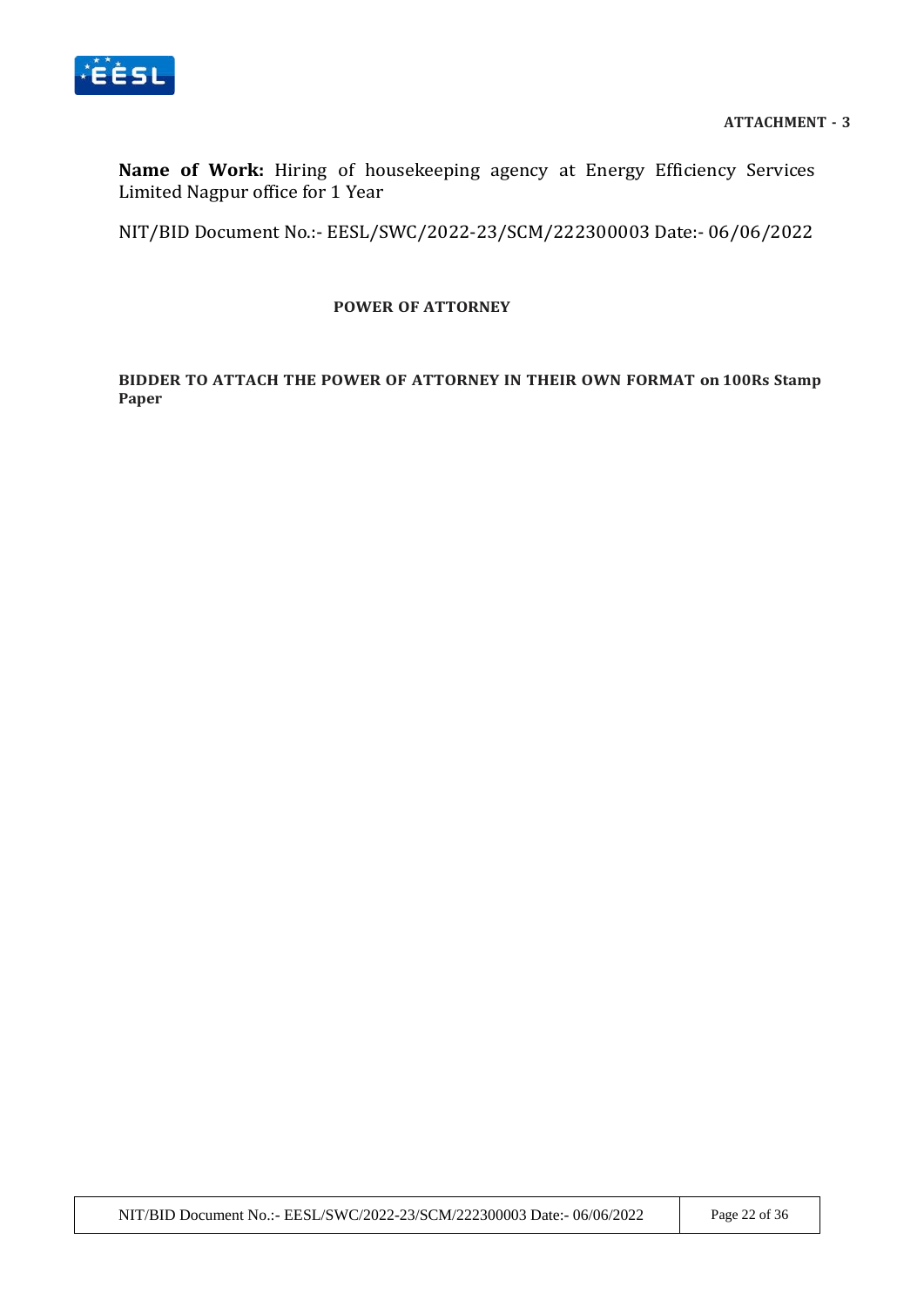

**ATTACHMENT - 4**

**Name of the Work**: Hiring of housekeeping agency at Energy Efficiency Services Limited Nagpur office for 1 Year

**NIT/BID Document No**.:- EESL/SWC/2022-23/SCM/222300003 **Date:-** 06/06/2022

#### **(DEVIATIONS STATEMENT)**

Bidder's Name and Address:

To, Regional Cluster Head Energy Efficiency Services Limited. 103-106, F Wing, Level-3, 1st Floor, Tower-2, Seawoods Grand Central, Nerul, Navi Mumbai - 400 706

Dear Sir,

The following are the deviations and variations from and exceptions to the terms, conditions and specification of the bidding documents for  $IFB/RFN$  No.  $\qquad \qquad \qquad$  These deviations and variations are exhaustive. We are furnishing below the cost of withdrawal for the deviations and variations stated in this Attachment. We shall withdraw the deviations proposed by us in this Attachment at the cost of withdrawal indicated herein, failing which our bid may be rejected and bid security may be forfeited. We confirm that except for these deviations and variations, the entire work shall be performed as per your specifications and conditions of bidding documents. Further, we agree that additional conditions, variations, deviations if any, found in the proposal documents other than those stated in this Attachment, save those pertaining to any rebates offered, shall not be given effect to:

| Section/<br>Part/<br>Chapt<br>er | Clause<br>No.          | Page<br>No. | Statement of<br>Deviations/<br>Variations | Cost of withdrawal                                                                          |  |
|----------------------------------|------------------------|-------------|-------------------------------------------|---------------------------------------------------------------------------------------------|--|
| А.                               | COMMERCIAL DEVIATIONS: |             |                                           |                                                                                             |  |
| <b>B.</b>                        | TECHNICAL DEVIATIONS:  |             |                                           |                                                                                             |  |
| Date :                           |                        |             |                                           |                                                                                             |  |
| Place:                           |                        |             |                                           |                                                                                             |  |
|                                  |                        |             |                                           |                                                                                             |  |
|                                  |                        |             |                                           |                                                                                             |  |
|                                  |                        |             |                                           | Note: Continuations sheets of like size and format may be used as per Bidder's requirement. |  |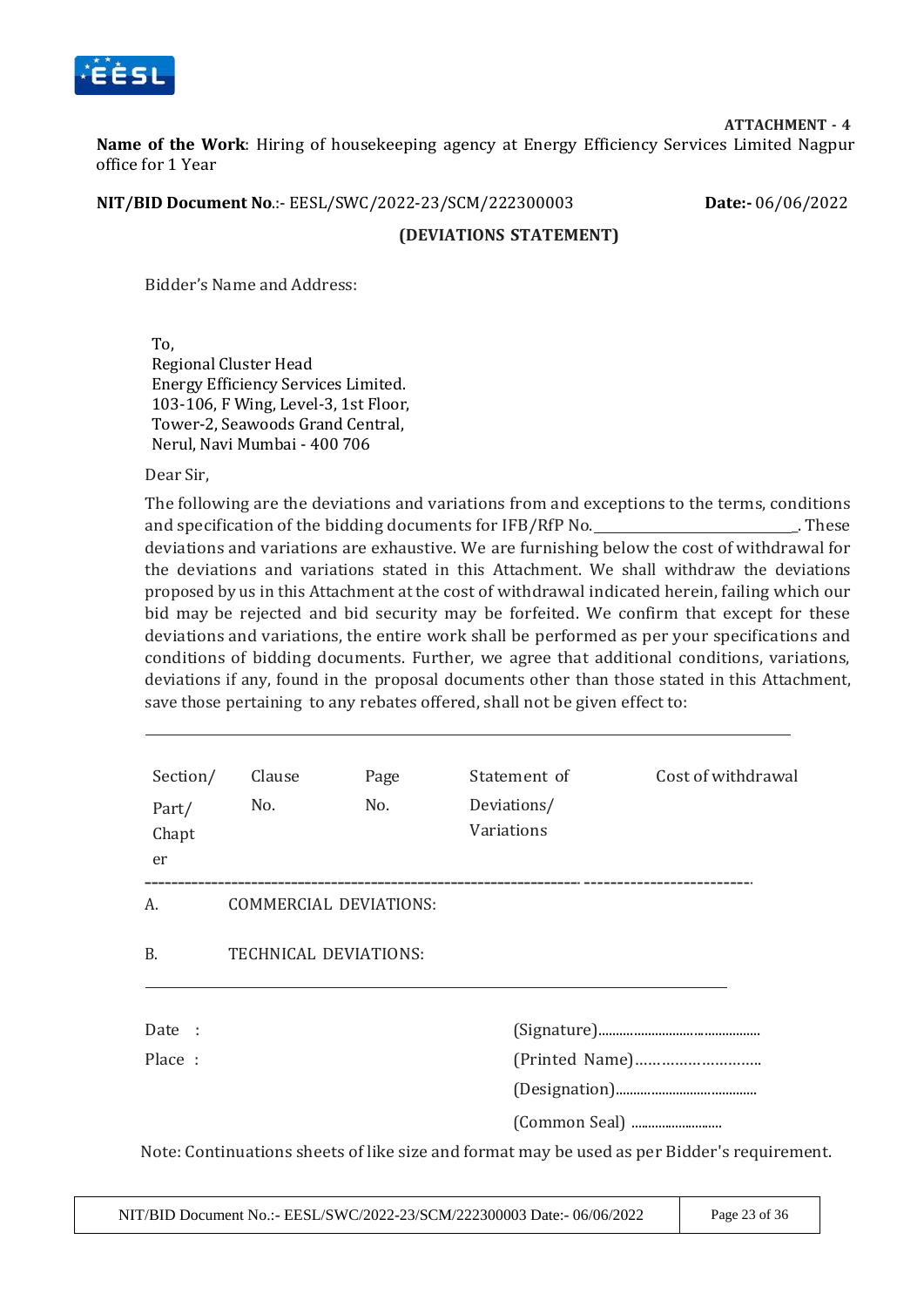

(On Non – Judicial Stamp Paper of appropriate value and purchased in the name of executing Bank) PROFORMA OF BANK GUARANTEE FOR CONTRACT PERFORMANCE

Ref.: ....................... Bank Guarantee No….................. Date.........................

To,

Energy Efficiency Services Limited. (A JV of PSUs of Ministry of Power, Govt. of India) Core-3, 6th Floor, SCOPE Complex, Lodhi Road, New Delhi-110003

Dear Sirs,

In consideration of the EESL, (hereinafter referred to as the 'Owner,' which expression shall unless repugnant to the context or meaning thereof include its successors, administrators and assigns) having awarded to M/s with its Registered / Head Office at

………………………………………………. (hereinafter referred to as the 'Contractor', which expression shall unless repugnant to the context or meaning thereof, include its successors, administrators and assigns), a Contract by issue of Owner's Letter of Intent No....................................................................................................................................dated

…………….and the same having been unequivocally accepted by the Contractor and the contractor (Scope of Contract) having agreed to provide a Contract Performance Guarantee for the faithful performance of the entire Contract equivalent to \* .................................................................................... % (percent) of the said value of the

Contract to the Owner.

We ……………………………………… (Name & address ) having its Head Office at

…………………………… (hereinafter referred to as the 'Bank', which expression shall, unless repugnant to the context or meaning thereof, include its successors administrators, executors and assigns) do hereby guarantee and undertake to pay the Owner, on demand any all money payable by the Contractor to the extent of

………………………………………as aforesaid at any time up to

……………………………………………(days/months/year) without any demur, reservation, contest, recourse or protest and / or without any reference to the Contractor. Any such demand made by the Owner on the Bank shall be conclusive and binding notwithstanding any difference between the Owner and the Contractor or any dispute pending before any court, tribunal, Arbitrator or any other authority. The Bank undertakes not to revoke this guarantee during its currency without previous consent of the Owner and further agrees that the guarantee herein contained shall continue to be enforceable till the owner discharges this guarantee.

The owner shall have the fullest liberty without affecting in any way the liability of the Bank under this guarantee from time to time to extent the time for performance of the Contract by the Contractor. The owner shall have the fullest liberty, without affecting this guarantee, to postpone from time to time the exercise of any powers vested in them or of any right which they to enforce or to forbear to enforce any covenants, contained or implied, in the Contract between the owner and Contractor or any other course of or remedy or security available to the owner. The Bank shall not be released of its obligations under these presents by any exercise by the owner of its liberty with reference to the matters aforesaid on any of other indulgence shown by the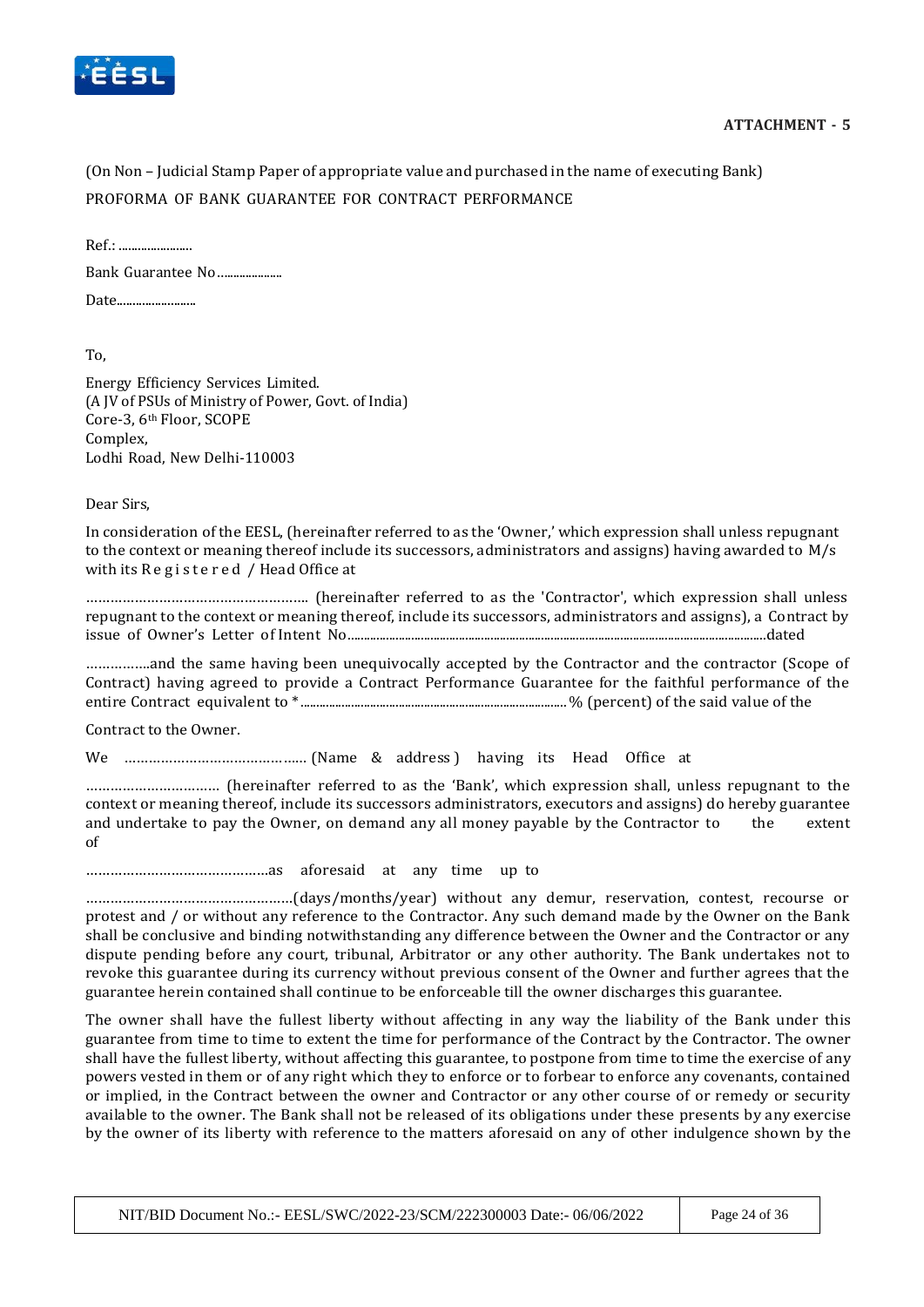

owner or by any other matter or thing whatsoever which under law would, but for this provision, have the effect of relieving the Bank.

The Bank also agree that the Owner at its option shall be entitled to enforce this Guarantee against the Bank as a Principal debtor, in the first instance without proceeding against the Contractor and not withstanding any security or other guarantee that the owner may have in relation to the Contractor's liabilities.

Notwithstanding anything contained herein above our liability under this guarantee is restricted to ...........................................................................and it shall remain in force up to and including\*\*

...................................................and shall be extended from time to time for such period (not exceeding one year), as may be desired by M/s ........................................................on whose behalf this guarantee has been given.

Witness

Dated this ……………….day of…………………..at………………………

**Witness** 

………………………………………. Signature Signature Signature Signature Signature Signature Signature Signature Signature Signature Signature  $\sim$ ………………………………… ………………………………… Name Bank's Rubber Stamp

………………………………………………………

………………………………………………………

Official Address Name

Designation with Bank Stamp

Attorney as per power of Attorney No…………dated………………………

**Note: \*\* Validity of Bank Guarantee should be 90 days in excess of the period for which it is required.**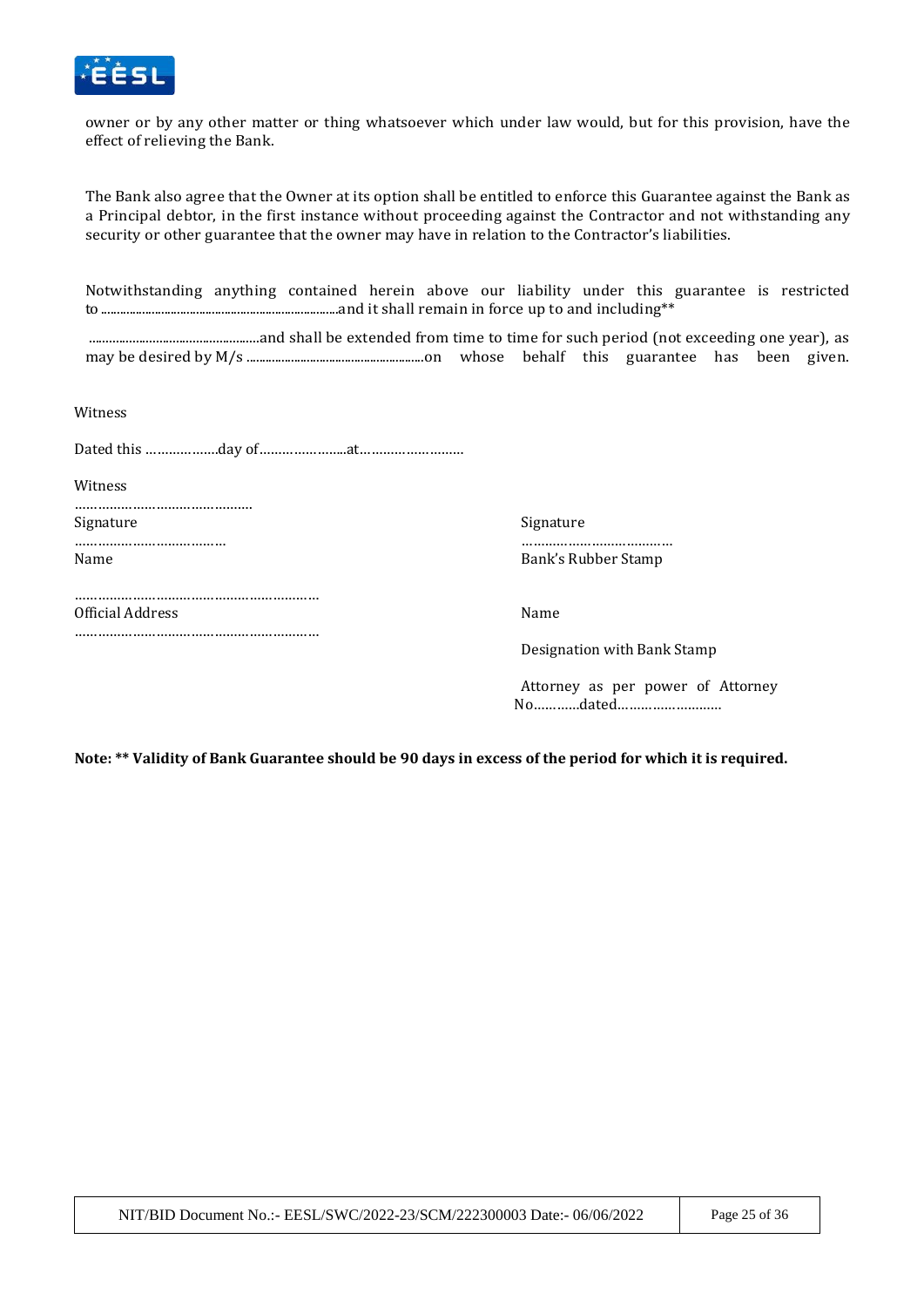

#### **LIST OF BANKS ACCEPTABLE FOR SUBMISSION OF BANK GUARANTEE FOR BID SECURITY**

#### **SCHEDULED COMMERCIAL BANKS**

#### **NATIONALISED BANKS**

|     | Sr. No.   Name of Banks |     | <b>Sr. No.   Name of Banks</b> |
|-----|-------------------------|-----|--------------------------------|
| 1.  | State Bank of India     |     | Canara Bank                    |
| 3.  | Bank of India           | 4.  | Central Bank of India          |
| 5.  | Bank of Maharashtra     | 6.  | Indian Overseas Bank           |
| 7.  | Indian Bank             | 8.  | Punjab National Bank           |
| 9.  | Punjab & Sind Bank      | 10. | UCO Bank                       |
| 11. | Union Bank of India     | 12. | Bank of Baroda                 |

#### **SCHEDULED PRIVATE BANKS (INDIAN BANKS)**

| Sr. No. | <b>Name of Banks</b>      | Sr. No. | <b>Name of Banks</b>                        |
|---------|---------------------------|---------|---------------------------------------------|
| 13.     | Bank of Rajasthan         | 14.     | Sangli Bank Ltd.                            |
| 15.     | Bharat Overseas Bank Ltd. | 16.     | South Indian Bank Ltd.                      |
| 17.     | Catholic Syrian Bank      | 18.     | Tamilnad Mercantile Bank Ltd.               |
| 19.     | City Union Bank           | 20.     | United Western Bank Ltd.                    |
| 21.     | Dhanalakshmi Bank         | 22.     | ING Vysya Bank Ltd.                         |
| 23.     | Federal Bank Ltd.         | 24.     | UTI Bank Ltd.                               |
| 25.     | Jammu & Kashmir Bank Ltd. | 26.     | S.B.I. Commercial & International Bank Ltd. |
| 27.     | Karnataka Bank Ltd.       | 28.     | Ganesh Bank of Kurundwad Ltd.               |
| 29.     | KarurVysya Bank Ltd.      | 30.     | <b>INDUSIND Bank Ltd.</b>                   |
| 31.     | Lakshmi Vilas Bank Ltd.   | 32.     | ICICI Bank Ltd.                             |
| 33.     | Lord Krishna Bank Ltd.    | 34.     | HDFC Bank Ltd.                              |
| 35.     | Nainital Bank Ltd.        | 36.     | Centurion Bank of Punjab Limited            |
| 37.     | Kotak Mahindra Bank       | 38.     | Development Credit Bank Ltd.                |
| 39.     | Ratnakar Bank Ltd.        | 40.     | Yes Bank                                    |
|         |                           | 41.     | <b>IDFC</b> Bank                            |

#### **SCHEDULED PRIVATE BANKS (FOREIGN BANKS)**

| Sr. No. | <b>Name of Banks</b>               | Sr. No. | <b>Name of Banks</b>                  |
|---------|------------------------------------|---------|---------------------------------------|
| 42.     | Abu Dhabi Commercial Bank Ltd.     | 43.     | Sonali Bank                           |
| 44.     | ABN Amro Bank Ltd.                 | 45.     | Standard Chartered Bank               |
| 46.     | American Express Bank Ltd.         | 47.     | J.P Morgan Chase Bank                 |
| 48.     | Bank of America NA                 | 49.     | State Bank of Mauritus                |
| 50.     | Bank of Behrain& Kuwait            | 51.     | Development Bank of Singapore         |
| 52.     | Mashreg Bank                       | 53.     | Bank of Ceylon                        |
| 54.     | Bank of Nova Scotia                | 55.     | Bank International Indonesia          |
| 56.     | The Bank of Tokyo-Mitsubishi UFJ   | 57.     | Arab Bangladesh Bank                  |
|         | Limited.                           |         |                                       |
| 58.     | Calyon Bank                        | 59.     | Cho Hung Bank                         |
| 60.     | <b>BNP</b> Paribas                 | 61.     | China Trust Bank                      |
| 62.     | Barclays Bank                      | 63.     | MIzuho Corporate Bank Ltd.            |
| 64.     | Citi Bank                          | 65.     | Krung Thai Bank                       |
| 66.     | Deutsche Bank                      | 67.     | Antwerp Diamond Bank N.V. Belgium     |
| 68.     | The Hong Kong and Shanghai Banking | 69.     | Internationale Netherlanden Bank N.V. |
|         | Corporation Ltd.                   |         | (ING Bank)                            |
| 70.     | Oman International Bank            | 71.     | Bank of China Ltd.                    |
| 72.     | SocieteGenerale                    | 73.     |                                       |

#### **PUBLIC SECTOR BANK**

| Sr. No. | Name of Banks |
|---------|---------------|
| '4.     | Ltd.<br>ЭBI   |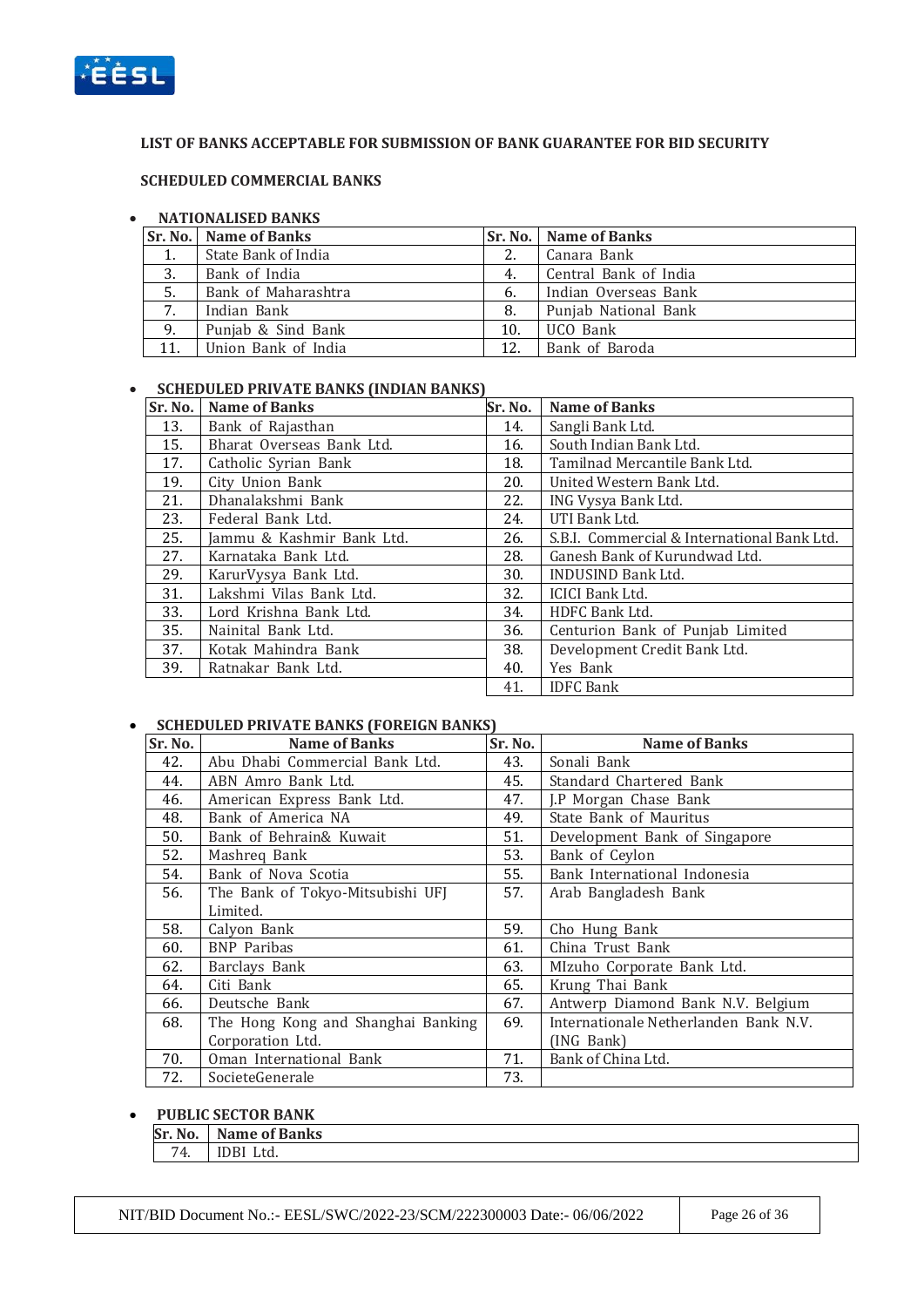#### **ATTACHMENT - 6**



# FORM OF ACCEPTANCE OF FRAUD PREVENTION POLICY **(On the letter head)**

To,

Regional Cluster Head Energy Efficiency Services Limited. 103-106, F Wing, Level-3, 1st Floor, Tower-2, Seawoods Grand Central, Nerul, Navi Mumbai - 400 706

Sub: Letter of Acceptance of EESL Fraud Policy Ref: EESL/SWC/2022-23/SCM/222300003 Date:-06/06/2022

Dear Sir/Madam,

We have read the contents of the Fraud Prevention Policy of EESL and undertake that we along with our associate

/ collaborator /sub contractors / sub-vendors / bidders/ service providers shall strictly abide by the provisions of the Fraud Prevention Policy of EESL.

Thanking You,

### Yours faithfully,

Signature ……………………………….....

Printed Name …………………………….

Designation………………………………..

Common Seal………………………….....

Date: .

Place:

### **FOR DETAILED POLICY, PLEASE VISIT OUR WEBSITE [www.eeslindia.org](http://www.eeslindia.org/)**

NIT/BID Document No.:- EESL/SWC/2022-23/SCM/222300003 Date:- 06/06/2022 Page 27 of 36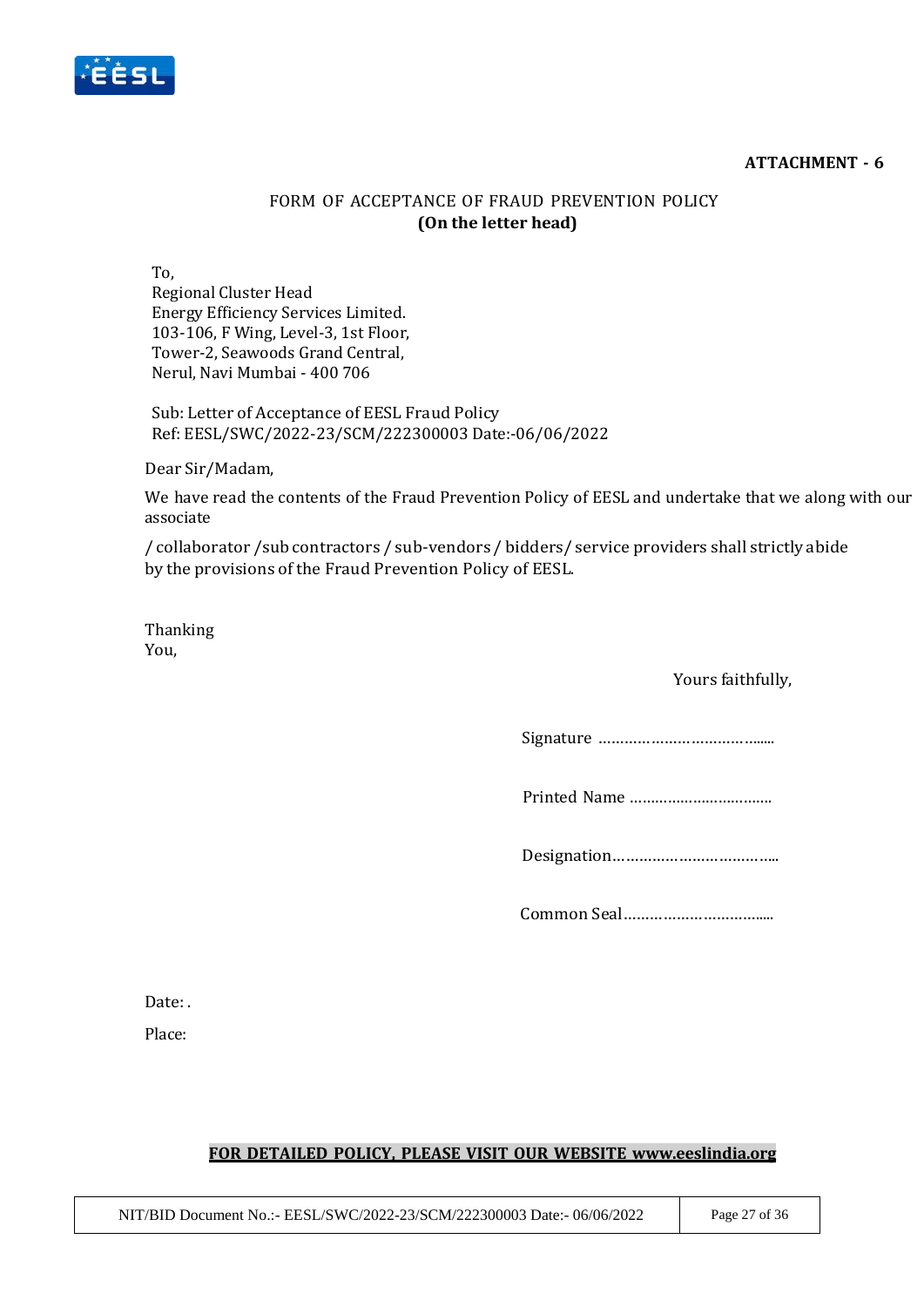

# **REAL TIME GROSS SETTELMENT (RTGS)/ NATIONAL ELECTRONIC FUND TRANASFER (NEFT)**

From: M/s

 $\overline{\phantom{a}}$ 

Sub: RTGS/NEFT Payments

We are agree to accept admissible payments through electronic mode viz RTGS/NEFT. For this, we are providing the requisite information herein below. The RTGS/NEFT charges for the above facility may be deducted/Recovered from our admissible payment.

| Name Of City                   |  |
|--------------------------------|--|
| Bank Code No.                  |  |
| Branch Code No.                |  |
| Bank's Name                    |  |
| <b>Branch Address</b>          |  |
| Branch Telephone/ Fax No.      |  |
| Supplier Account No.           |  |
| Type of Account                |  |
| <b>IFSC Code for NEFT</b>      |  |
| <b>IFSC Code for RTGS</b>      |  |
| Supplier's name as per Account |  |
| Telephone No. of Supplier      |  |
| Supplier's E-mail ID           |  |
| GST No. of the supplier        |  |

A cancelled cheque against above bank account number is also being enclosed.

Encl: As above:-

ConfirmedbyBanker Signature of Supplier With Seal With stamp &Address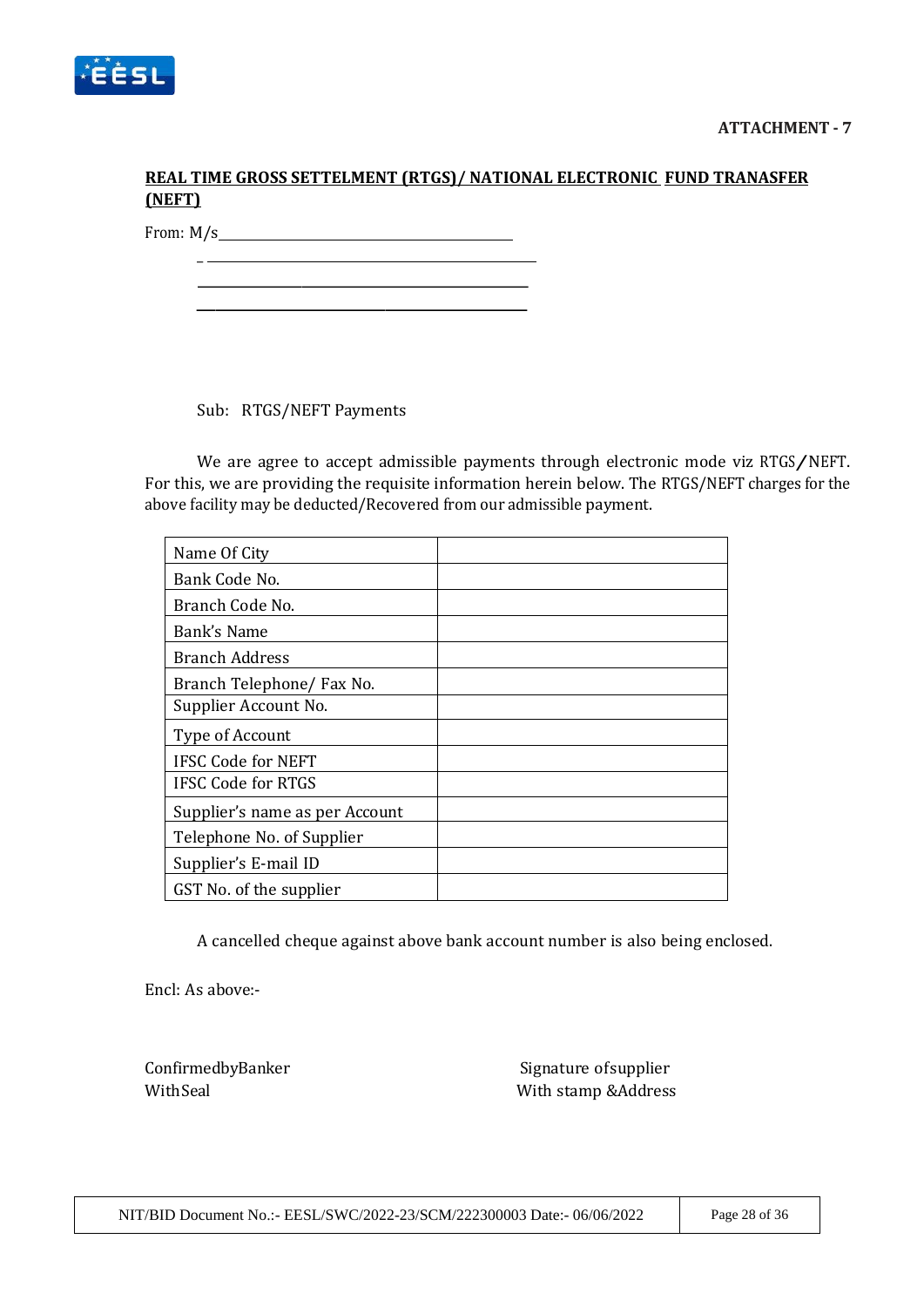

### **CERTIFICATE REGARDING DECLARATION OF LOCAL CONTENT**

## **[On the Letter Head]**

To, Regional Cluster Head Energy Efficiency Services Limited. 103-106, F Wing, Level-3, 1st Floor, Tower-2, Seawoods Grand Central, Nerul, Navi Mumbai - 400 706

**Sub: Compliance of Minimum Local Content Requirement as mentioned in Ministry of Commerce and Industry Trade and order no. P-45021/2/2017-PP(BE-II) dated 04th June 2020**

Ref: NIT/Bid Document No**: ............................................................................................................**

Dear Sir/Madam,

This is to certify that following is the local content percentage in the IDC Fixtures/Sets being offered/quoted against aforementioned tender by  $M/s$  , the same is in compliance with Ministry of Commerce and Industry order no:**. P-45021/2/2017- PP(BE-II) dated 04th June 2020** and the bidder shall strictly abide by all provisions of

the subject notification.

| Sr. No | Item/s | <b>Percentage of Local Content</b> |
|--------|--------|------------------------------------|
|        |        |                                    |

Thanking You,

Yours faithfully, Signature (Statutory Auditor/ Cost Auditor/ Practicing CA – As applicable)

……………………………….....

Printed Name…………………………….

Seal………………………

UDIN No …………………………

Date……………

Place………………………

NIT/BID Document No.:- EESL/SWC/2022-23/SCM/222300003 Date:- 06/06/2022 Page 29 of 36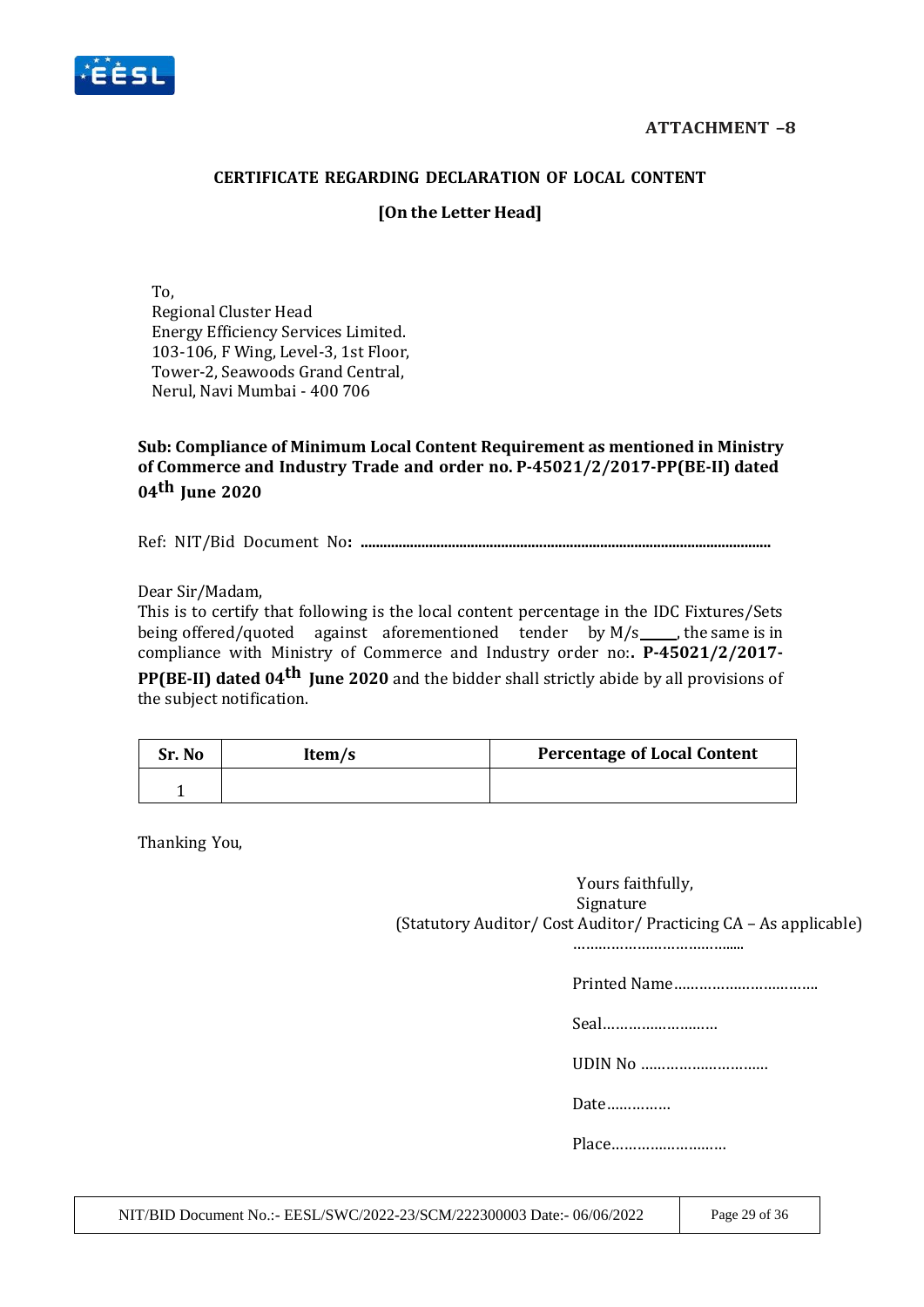

### **Declaration regarding "Restrictions on procurement from a Bidder of a country which shares a land border with India"**

## *(To be submitted on Applicant's Letter Head)*

To, Regional Cluster Head Energy Efficiency Services Limited. 103-106, F Wing, Level-3, 1st Floor, Tower-2, Seawoods Grand Central, Nerul, Navi Mumbai - 400 706

Dear Sir,

With reference to our bid proposal for participation in EESL tender NIT/Bid Document No : dated :  $\frac{1}{\sqrt{1-\frac{1}{\sqrt{1-\frac{1}{\sqrt{1-\frac{1}{\sqrt{1-\frac{1}{\sqrt{1-\frac{1}{\sqrt{1-\frac{1}{\sqrt{1-\frac{1}{\sqrt{1-\frac{1}{\sqrt{1-\frac{1}{\sqrt{1-\frac{1}{\sqrt{1-\frac{1}{\sqrt{1-\frac{1}{\sqrt{1-\frac{1}{\sqrt{1-\frac{1}{\sqrt{1-\frac{1}{\sqrt{1-\frac{1}{\sqrt{1-\frac{1}{\sqrt{1-\frac{1}{\sqrt{1-\frac{1}{\sqrt{1-\frac{1}{\sqrt{1-\frac{1}{\sqrt{1-\frac{1}{\sqrt{1-\frac{1}{\$ have read the clause as mentioned in the tender document mentioned above regarding restrictions on procurement from a bidder of a country which shares a land border with India and on sub-contracting to contractors from such countries.

I/We certify that we/our Collaborator/JV Partner/Consortium member/Assignee are/is not from such a country or, if from such a country, have/has been registered with the Competent Authority and we will not sub-contract any work to a contractor from such countries unless such contractor is registered with the Competent Authority.

We hereby certify that we fulfil all requirements in this regard and are eligible to be considered.

We further confirm that evidence of valid registration by the Competent Authority for us/our Collaborator/JV Partner/Consortium member/Assignee, as applicable, is enclosed as Annexure…

\*Bidder to strike-off, if not applicable. \*\*Bidder to mention the Annexure no.

Date\_\_\_\_\_\_\_\_\_\_\_\_\_\_\_\_\_ Seal of Organization & Signature of Authorized

Applicant

Place: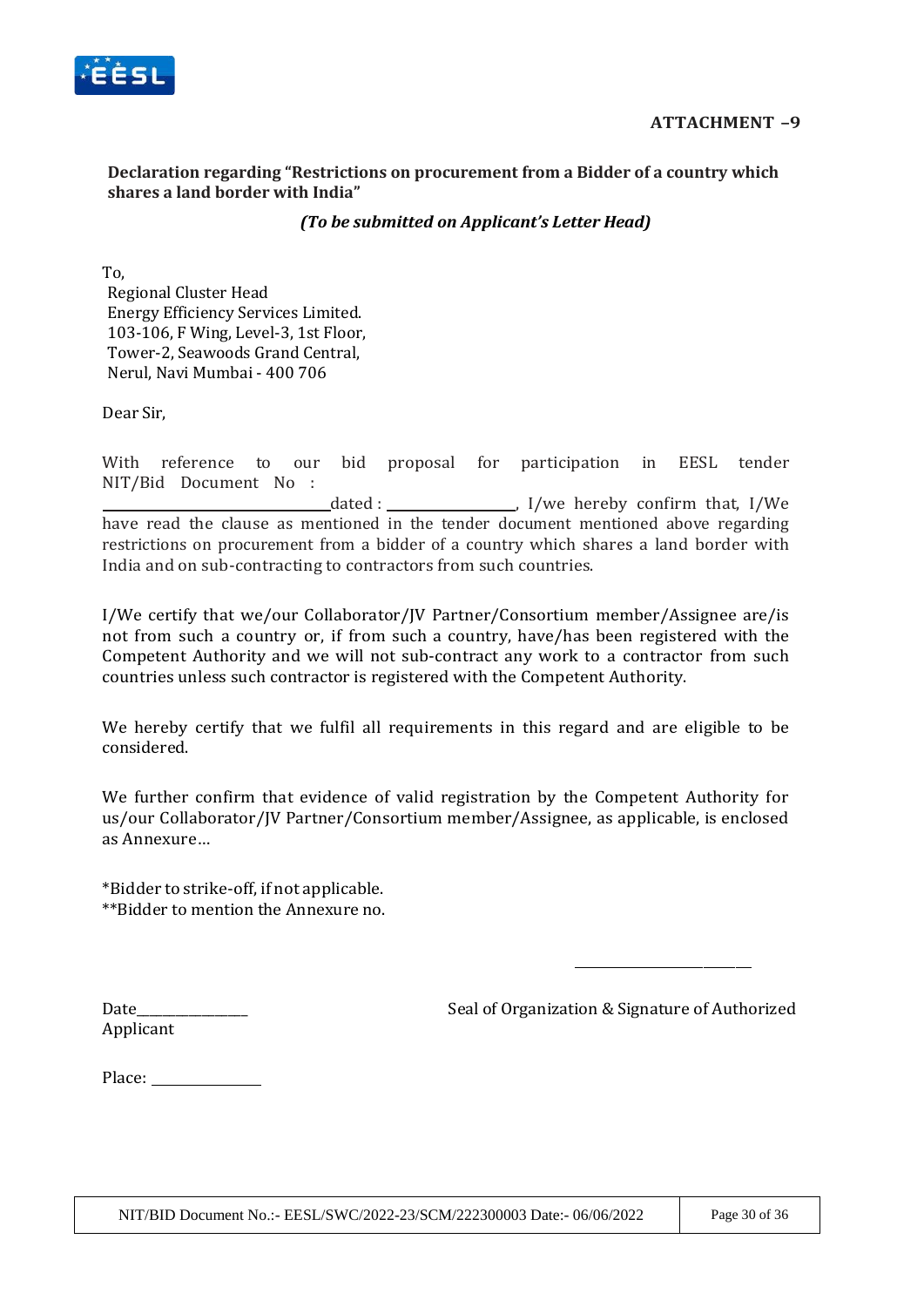

#### **PROFORMAOF LETTEROF UNDERTAKING**

## **(TO BE FURNISHED ON NON-JUDICIAL STAMP PAPER OF APPROPRIATE VALUE) [To be executed by the Holding Company Supported by Board Resolution and submitted by the Bidder along with theBid, in case financial supportis being extended by the Holding Company to the Bidder for meeting the stipulated Financial Qualifying]**

Ref.: NIT/Bid Document No.: EESL/SWC/2022-23/SCM/222300003 Date:- 06/06/2022

Our Reference No ..........................................Date: ......................

Bidder's Name and Address: To, Regional Cluster Head Energy Efficiency Services Limited. 103-106, F Wing, Level-3, 1st Floor, Tower-2, Seawoods Grand Central, Nerul, Navi Mumbai - 400 706

Dear Sir,

- 1. We,  $M/s$  (Name of the Holding Company) declare that we are the holding company of  $M/s$  (Name ofthe Bidder) and have controlling interesttherein. M/s (Name of the Bidder) proposes to submit the bid for the package ............................. (Name of the package) for (Name of the Project) under bid reference no .......................... dated and have sought financial strength and support from us for meeting the stipulated Financial Qualifying Requirement as per Clause Section 3 and its subsequent amendment.
- 2. We hereby undertake that we hereby pledge our unconditional & irrevocable financial support for the execution of the said package to M/s (Name of the Bidder), for the execution of the Contract, in case they are awarded the Contract for the said package at the end of the bidding process. We further agree that this undertaking shall be without prejudice to the various liabilities that  $M/s$  (Name of Bidder) would be required to undertake in terms of the Contract including the Performance Security as well as other obligations of M/s (Name of the Bidder).
- 3. This undertaking is irrevocable and unconditional, and shall remain in force till the successful execution and performance of the entire contract and/or till it is discharged by EESL.
- 4. We are herewith enclosing a copy of the Board Resolution in support of thisundertaking.

| Witness:                      | Yours faithfully,                                        |
|-------------------------------|----------------------------------------------------------|
| (1)<br><b>Holding Company</b> | (Signature of Authorized Signatory) on behalf of the     |
|                               |                                                          |
| (2)<br>                       | Name of the Holding Company<br>(Seal of Holding Company) |

NIT/BID Document No.:- EESL/SWC/2022-23/SCM/222300003 Date:- 06/06/2022 Page 31 of 36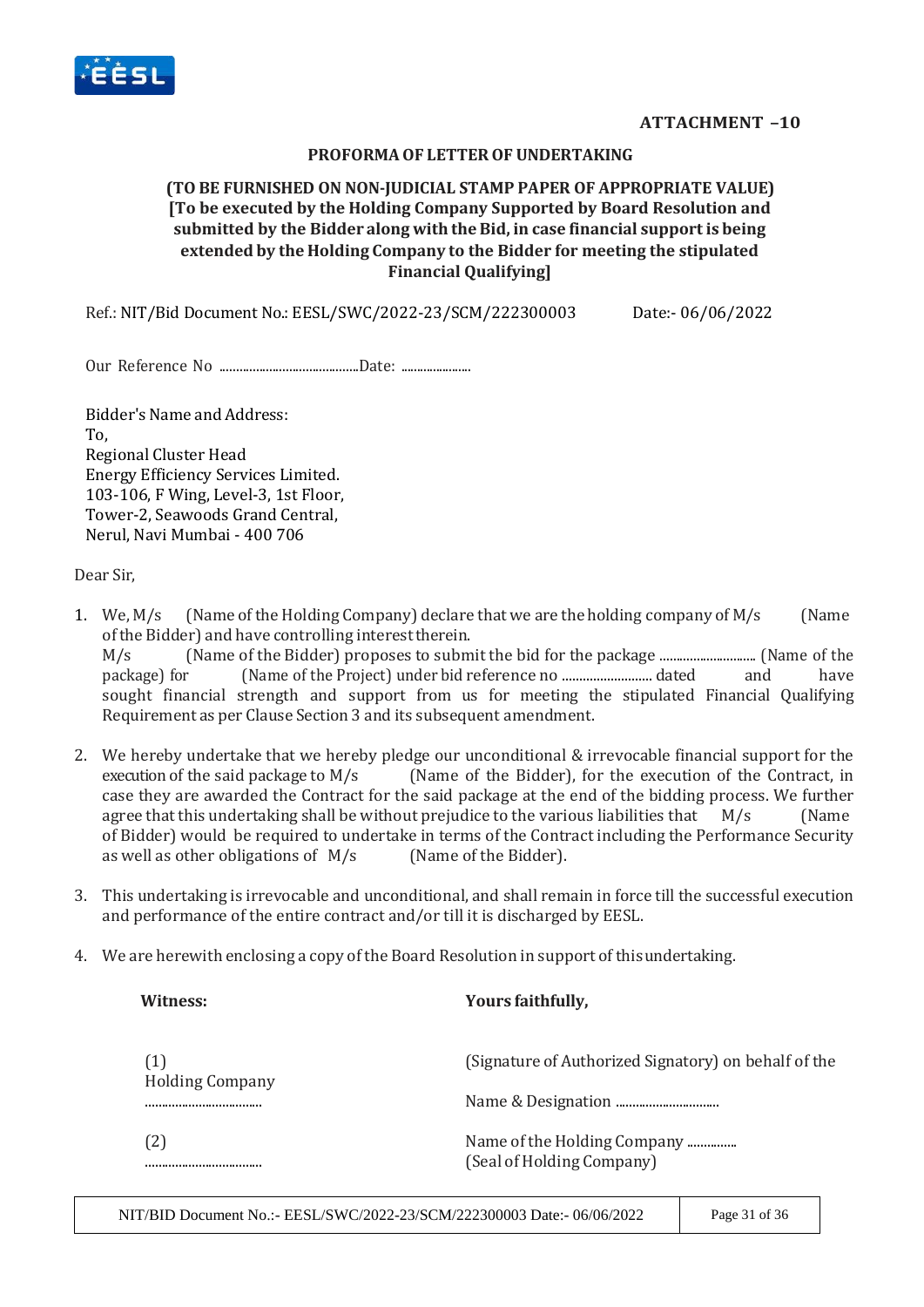

## **ATTACHMENT - 11**

#### NIT/BID Document No.:- EESL/SWC/2022-23/SCM/222300003 Date:- 06/06/2022

### **(CERTIFICATE REGARDING ACCEPTANCE OF IMPORTANT CONDITIONS)**

Bidder's Name& Address

To, Regional Cluster Head Energy Efficiency Services Limited. 103-106, F Wing, Level-3, 1st Floor, Tower-2, Seawoods Grand Central, Nerul, Navi Mumbai - 400 706

Sub: …………………………………………………………………………………………………………

1.0.. With reference to our bid proposal no………………………………dated…………………. **for / Package No ……………………………………………………………………………….. Dated…………………….**, we hereby confirm that we have read the following provisions of the following clauses and further confirm that notwithstanding anything stated elsewhere to the contrary, the stipulation of these clauses are acceptable to us and we have not taken any deviation to these clauses.

- Terms of payment
- Performance Security
- Taxes and Duties
- Completion Time Guarantee
- Project information, Estimation, (As per Tables in price bid Assumptions and conditions for Evaluation)
- Deliverables
- Evaluation of Bids
- Contract Duration
- Adjudicator
- Arbitration
- Compliances with all statutory Regulations
- Penalties & Liquidity Damages

We further confirm that any deviation to the above clauses found anywhere in our bid proposal, implicit or explicit, shall stand unconditionally withdrawn, without any implication to EESL.

Date: Signature:

Place: Place: Printed Name:

Designation:

Common Seal

**Note: In the absence of this certificate,the bid shall be rejected and shall be returned unopened. Bidder can take a print out of it and sign.**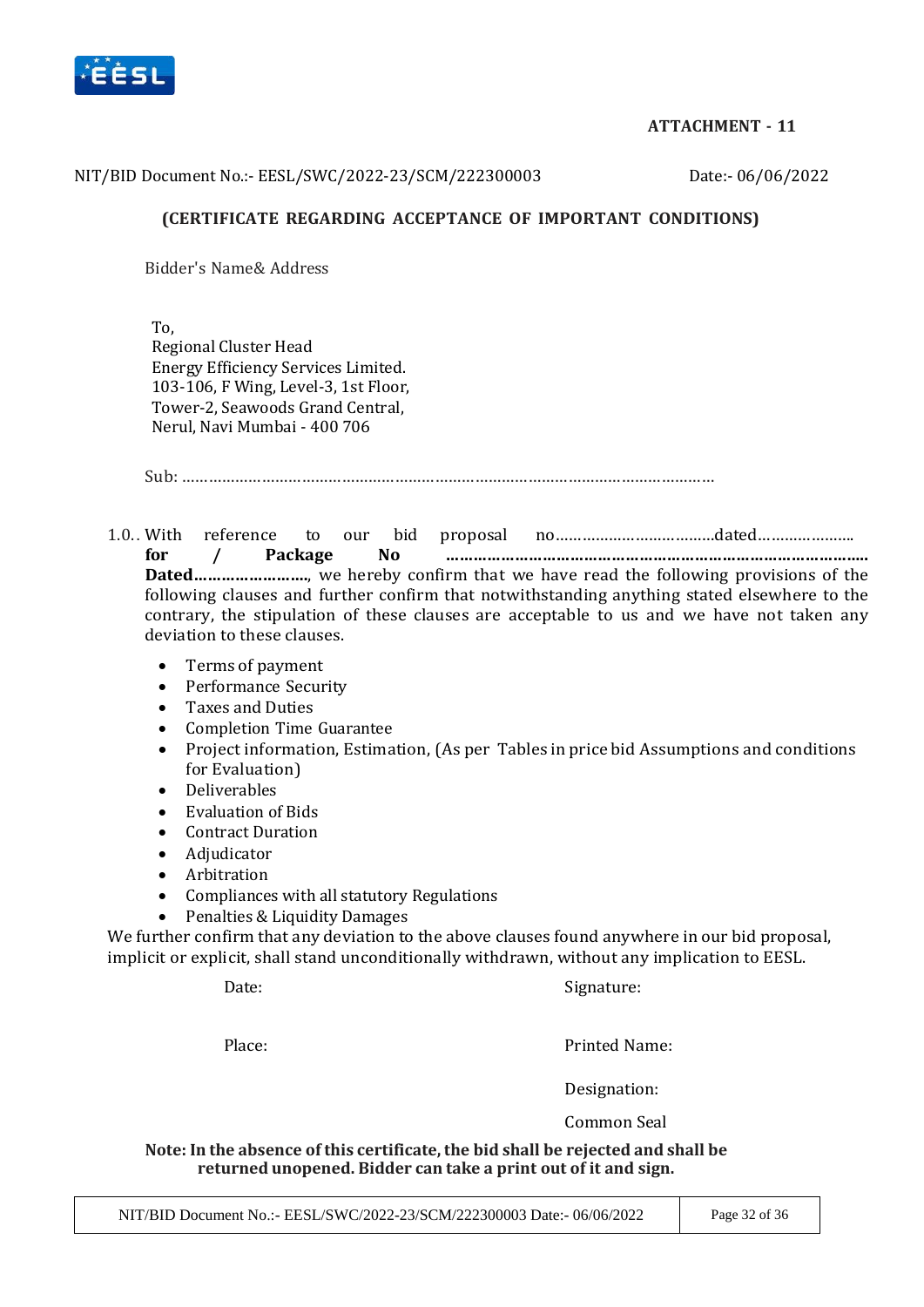

# **ATTACHMENT –12**

#### **Compliance Matrix/ CHECK – LIST FOR BIDDERS Please ensure these major Terms & Conditions before submitting you bids in order to avoid REJECTION of your offer.**

| S1             | Details / Terms & Conditions                                                                                             | Applicable for        | Yes/<br>Attached | No | Reasons for non-<br>compliance/<br>Remarks |
|----------------|--------------------------------------------------------------------------------------------------------------------------|-----------------------|------------------|----|--------------------------------------------|
|                | EMD, If applicable                                                                                                       | <b>Indian Bidders</b> |                  |    |                                            |
|                | EMD Exempted for being MSEs / Start-up                                                                                   | <b>Indian Bidders</b> |                  |    |                                            |
|                | Relevant Certificate of MSEs / Start-up Certificate<br>from DIPP is required to be submitted                             | <b>Indian Bidders</b> |                  |    |                                            |
|                | In case of SC/ST entrepreneurs belonging to MSE,<br>documentary proof submitted                                          | <b>Indian Bidders</b> |                  |    |                                            |
| $\overline{2}$ | In case of Women entrepreneurs belonging to MSE,<br>documentary proof submitted                                          | <b>Indian Bidders</b> |                  |    |                                            |
|                | Declaration & Undertaking By Micro & Small Scale<br>Enterprises / Start-up Companies                                     | <b>Indian Bidders</b> |                  |    |                                            |
| $\vert$ 3      | Duly signed and company sealed copy of whole<br>tender document                                                          | <b>Indian Bidders</b> |                  |    |                                            |
| 4              | Duly filled up and attached Technical (Unpriced) Bid<br>& all applicable formats of Tender Document                      | <b>Indian Bidders</b> |                  |    |                                            |
| $\overline{5}$ | Separate sheet(s) for Deviation if any, from the<br>tender conditions with seal and signature of authorized<br>personnel | <b>Indian Bidders</b> |                  |    |                                            |
|                |                                                                                                                          | <b>Indian Bidders</b> |                  |    | Not Applicable                             |
| 6              | Declaration of the quoted nos. of Packages by the<br>bidder (As per attachment 11 of the tender document)                |                       |                  |    |                                            |
| 7              | GST Registration Certificate and PAN Card Copy.                                                                          | <b>Indian Bidders</b> |                  |    |                                            |
| $\vert 8$      | CERTFICATE REGARDING DECLARATION OF LOCAL<br>CONTENT(As per attachment 13 of the tender<br>document)                     |                       |                  |    |                                            |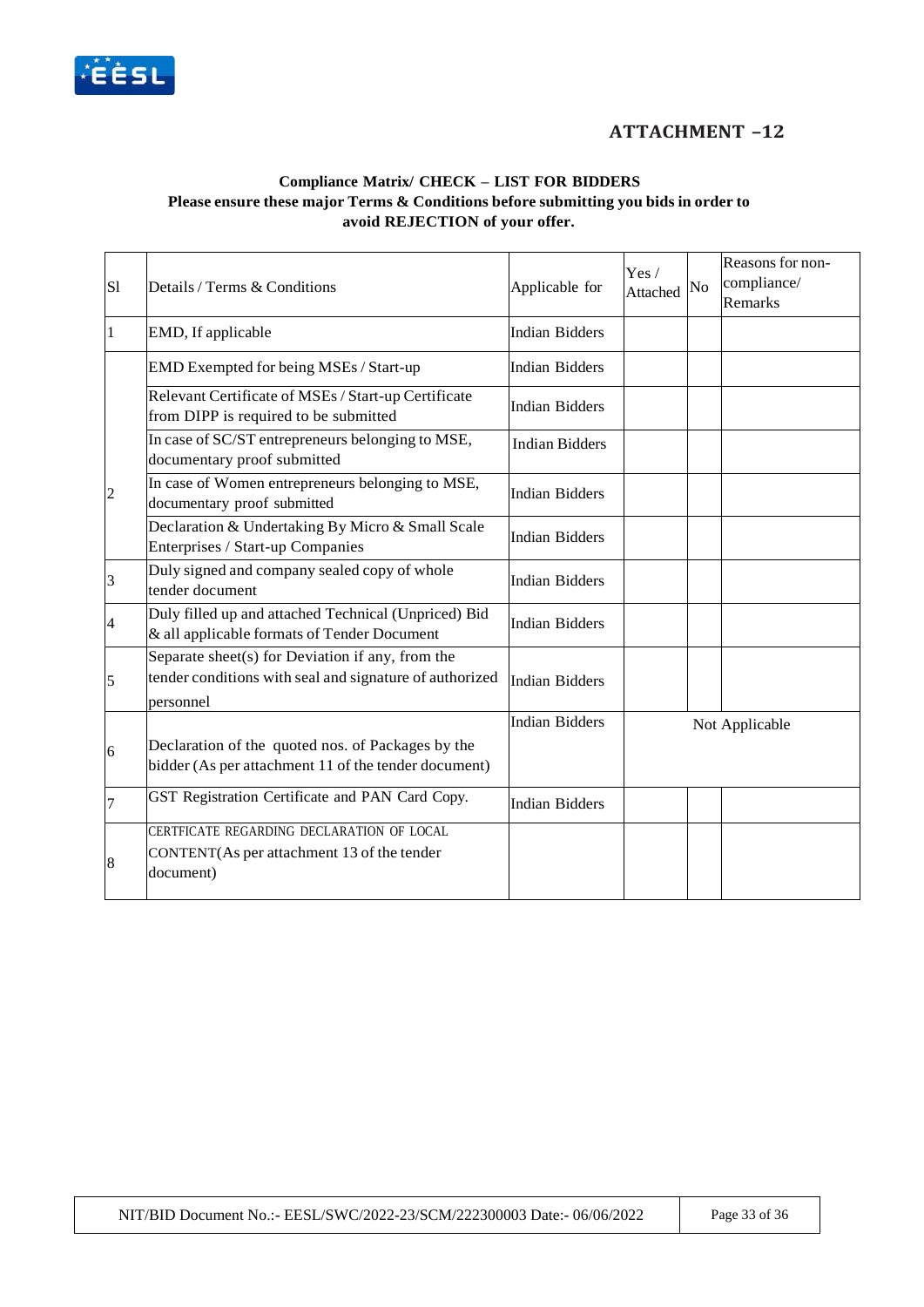

# **ANNEXURE-A**

#### **1. Bid Security/Earnest Money Deposit (EMD) (To be submitted Offline before bid submission time)**

Amount of Bid Security: Bid Security/Earnest Money deposit as mentioned in Section I is to be submitted.

The bidder shall furnish, as part of its bid, a bid security in a separate envelope (ITB Clause 2.1). The bid security shall, at the bidder's option, be in the form of a Banker's cheque, Demand Draft in favor of "Energy Efficiency Services Limited" or a bank guarantee as per format in section VI. Bid security/EMD shall remain valid for a period of 45 days beyond the original bid validity period. If there is any extension in bid validity period, then EESL may ask the bidder to extend the validity of bid security.

Any bid not accompanied by an acceptable bid security, shall be rejected by EESL as being non-responsive and returned to the bidder without being opened. The bid security of a consortium must be in the name of all the partners in the consortium submitting the bid. If lead partner is mentioned in case of consortium, then bid security can be in the name of lead partner.

The bid securities of unsuccessful bidders will be returned as promptly as possible after the award is made to lowest evaluated technically acceptable bidder.

The bid security of the successful bidder will be returned when the bidder has signed the contract agreement, and has furnished the required performance security.

#### Please note that:

1.1 Following benefits will be given to Start ups and MSEs in this tender: -

All MSEs notified as per GFR 2017 clause no. 1.10.4 and as notified below shall be exempted from payment of Tender Document Fee and Bid Security/ Earnest Money Deposit. For claiming this exemption, MSE must, along with their offer, provide proof of their being registered as MSE (indicating the terminal validity date of their registration) for the item tendered, with any agency mentioned in the notification of Ministry of MSME, indicated below: -

- (a) District Industries Centers;
- (b) Khadi and Village Industries Commission;
- (c) Khadi and Village Industries Board;
- (d) Coir Board;
- (e) National Small Industries Corporation;
- (f) Directorate of Handicraft and Handloom;
- (g) Udyog Aadhar Memorandum issued by Ministry of MSE; or
- (h) Any other body specified by the Ministry of MSME.
- 1.2 For claiming the above exemption for Start-ups, a valid certificate of Start-up recognized by 'Department of Industrial Policy & Promotion (DIPP)' along with Business eligibility certificate or any other document issued by Govt/Recognized institute is required in support of product/ service item being tendered.
- 2 *Purchase Preference to MSEs:* Subject to meeting terms and conditions stated in the tender document including but not limiting to prequalification criteria, 25% of the total quantity of the tender is earmarked for MSEs registered with above mentioned agencies/bodies for the tendered item. Out of the 25% target of annual procurement from micro and small enterprises 4% & 3% shall be earmarked for procurement from micro and small enterprises owned by Scheduled Caste (SC) & Scheduled Tribe (ST) entrepreneurs & Women entrepreneurs respectively. In the event of failure of such MSEs to participate in the tender process or meet the tender requirements and L1 price 4% & 3% sub targets so earmarked shall be met from other MSEs.

| Type of tender  | Price quoted by MSE        | How the tender shall be finalized                        |
|-----------------|----------------------------|----------------------------------------------------------|
| Can be split    | L <sub>1</sub>             | Full Order on MSE subject to tender evaluation condition |
| Can be split    | Not L1 but within L1+15%   | 25% order on MSE subject to matching L1 price            |
| Cannot be split |                            | Full Order on MSE                                        |
| Cannot be split | Not L1 but within $L1+15%$ | Full Order on MSE subject to matching L1 price           |

2.1*Where the tendered quantity can be split:* In a bid, if prices quoted by participating Micro and Small Enterprises (MSEs) fall within the price band of L1+15%, such MSE shall also be allowed to supply 25% of the total tendered quantity by bringing down their prices to L1 prices. In case of more than one such MSE  $(L1+15%)$  the supply shall be shared proportionately (to tendered quantity), subject to the condition that such MSEs match the L1 price. Further,

NIT/BID Document No.:- EESL/SWC/2022-23/SCM/222300003 Date:- 06/06/2022 Page 34 of 36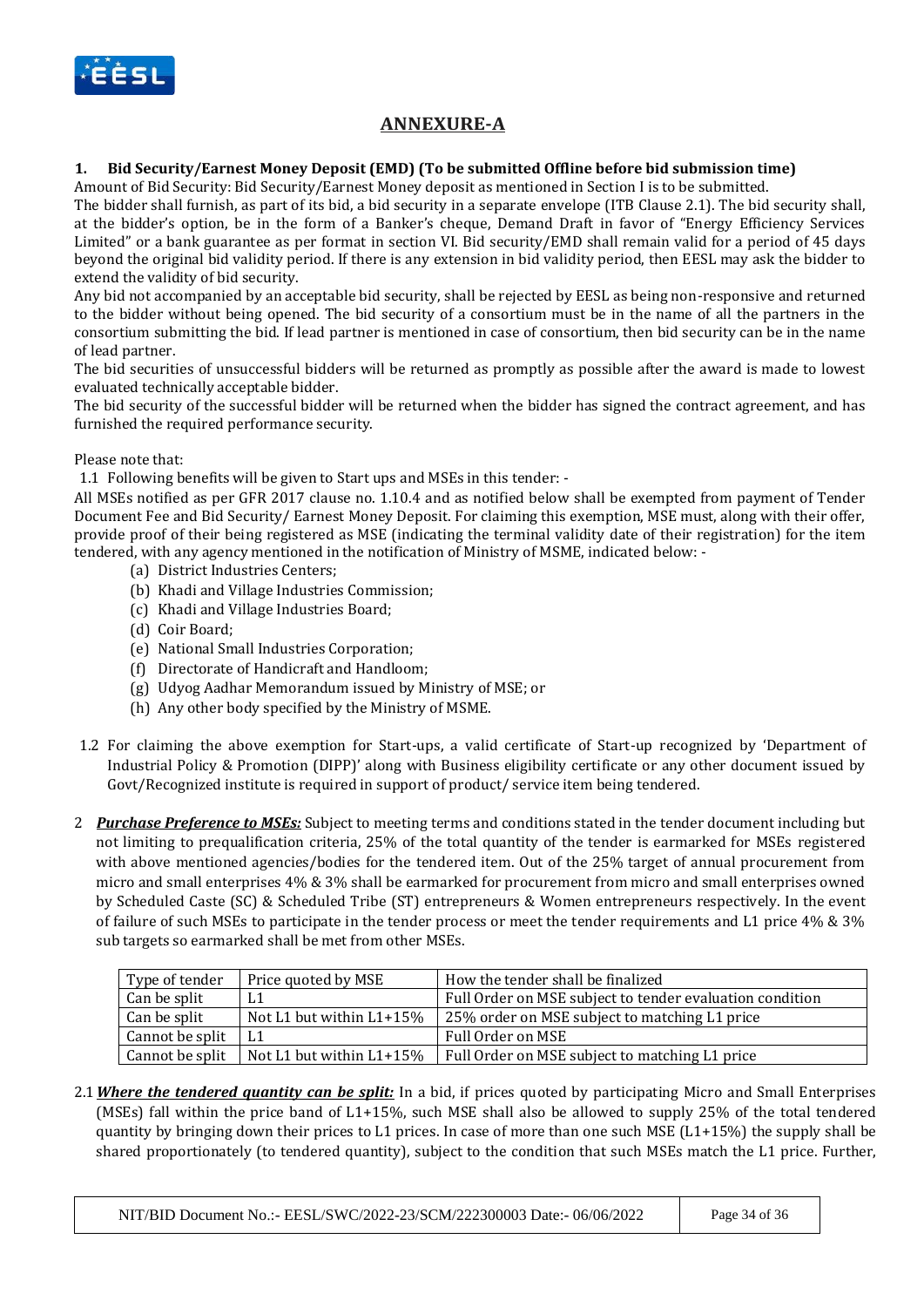

4% out of above 25% shall be from MSEs owned by SC/ST entrepreneurs & 3% out of above shall be from MSEs owned by women entrepreneurs. This quota is to be transferred to the general category MSEs in case of NONavailability of MSEs owned by SC/ ST entrepreneurs & Women entrepreneurs respectively.

- 2.2*Where the tendered quantity cannot be split/divide:* In case of tender item is non-split able or non-dividable, etc.: MSE quoting price within price band L1+15% may be awarded for full/complete supply of total tendered value to MSE, considering spirit of Public Procurement Policy, 2012 for enhancing the Govt. Procurement from MSE.
- 2.3 MSE owned by SC/ST is defined as:
	- a. In case of proprietary MSE, proprietor(s) shall be SC /ST
	- b. In case of partnership MSE, The SC/ST partners shall be holding at least 51% shares in the enterprise.
	- c. In case of Private Limited Companies, at least 51% share shall be held by SC/ST promoters.

2.4 MSE owned by Women is defined as:

- a. In case of proprietary MSE, proprietor(s) shall be Women
- b. In case of partnership MSE, The Women partners shall be holding at least 51% shares in the enterprise.
- c. In case of Private Limited Companies, at least 51% share shall be held by Women promoters.

If bidder does not provide appropriate document or any evidence to substantiate the above, then it will be presumed that he does not qualify for any preference admissible under the Public Procurement Policy, 2012.

3 For relaxing the PQ/QR conditions regarding prior turnover and prior experience for MSEs and start-ups, the prior turnover and prior experience will be as under subject to their meeting of quality and technical specifications: -

| Category   | Past         | Average      | Award Philosophy                                                                                                                                |
|------------|--------------|--------------|-------------------------------------------------------------------------------------------------------------------------------------------------|
| of tender  | experience   | Turn Over    |                                                                                                                                                 |
| Can be     | 25% of total | 25% of total | If MSE is L1, order will be given as per split criteria in order of ranking                                                                     |
| split as   | experience   | ATO as       | as defined in the tender document which could be greater than 25%.                                                                              |
| per tender | as required  | required for | The treatment for award will be same for MSE as general bidder.                                                                                 |
| conditions | for general  | general      | If MSE is other than L1 bidder, then the split criteria as per tender                                                                           |
|            | bidders      | bidders      | condition will be followed subject to price matching with L1 bidder in                                                                          |
|            |              |              | order of ranking treating the MSE bidder(s) at par with the general                                                                             |
|            |              |              | bidder. In such event also, order(s) going to MSE bidder(s) could be                                                                            |
|            |              |              | greater than 25%. If order(s) going to MSE bidder(s) is/are less than                                                                           |
|            |              |              | 25% after the matching of rates with L1 bidder by adopting the tender                                                                           |
|            |              |              | split criteria, then the clause of purchase preference for award to MSE                                                                         |
|            |              |              | bidder(s) up to 25% of the tendered quantity subject to matching L1                                                                             |
|            |              |              | rates will be followed to make the total quantity going to MSE bidder(s)<br>$@$ 25%; provided the rates are within L1+15% range. In such cases, |
|            |              |              | remaining quantity after award of 25% to MSE bidder(s) shall be                                                                                 |
|            |              |              | distributed amongst other eligible bidders in the pre-declared split                                                                            |
|            |              |              | ratio. If order(s) going to MSE bidder(s) is less than 25% and also MSE                                                                         |
|            |              |              | bidder(s) not meeting the condition of purchase preference clause i.e.                                                                          |
|            |              |              | quoted rates not within L1+15% range, then the order(s) quantity                                                                                |
|            |              |              | going to MSE bidder(s) in such cases shall be less than 25% which will                                                                          |
|            |              |              | be in line with the tender conditions.                                                                                                          |
|            |              |              | If MSE is in the range of $L1+15%$ and not getting the order after                                                                              |
|            |              |              | splitting and award is going to all non MSE bidder(s), then in such                                                                             |
|            |              |              | event 25% will be awarded to MSE bidder(s) who fall in the range of                                                                             |
|            |              |              | L1+15% subject to price matching and remaining 75% will be awarded                                                                              |
|            |              |              | as per the tender conditions to general bidders subject to matching L1                                                                          |
|            |              |              | rates.                                                                                                                                          |
|            |              |              | If after splitting MSE bidder(s) are getting order for more than or equal                                                                       |
|            |              |              | to 25%, then other MSE bidder(s) will not be awarded any work under                                                                             |
|            |              |              | purchase preference clause even if they fall in the range of L1+15%.                                                                            |
|            |              |              | However, they will be considered for award of work as any other                                                                                 |
|            |              |              | general bidder as per tender conditions subject to matching of rates in                                                                         |
|            |              |              | order of ranking.                                                                                                                               |
|            |              |              | If MSE bidder is a single resultant vendor, then the quantity that would                                                                        |